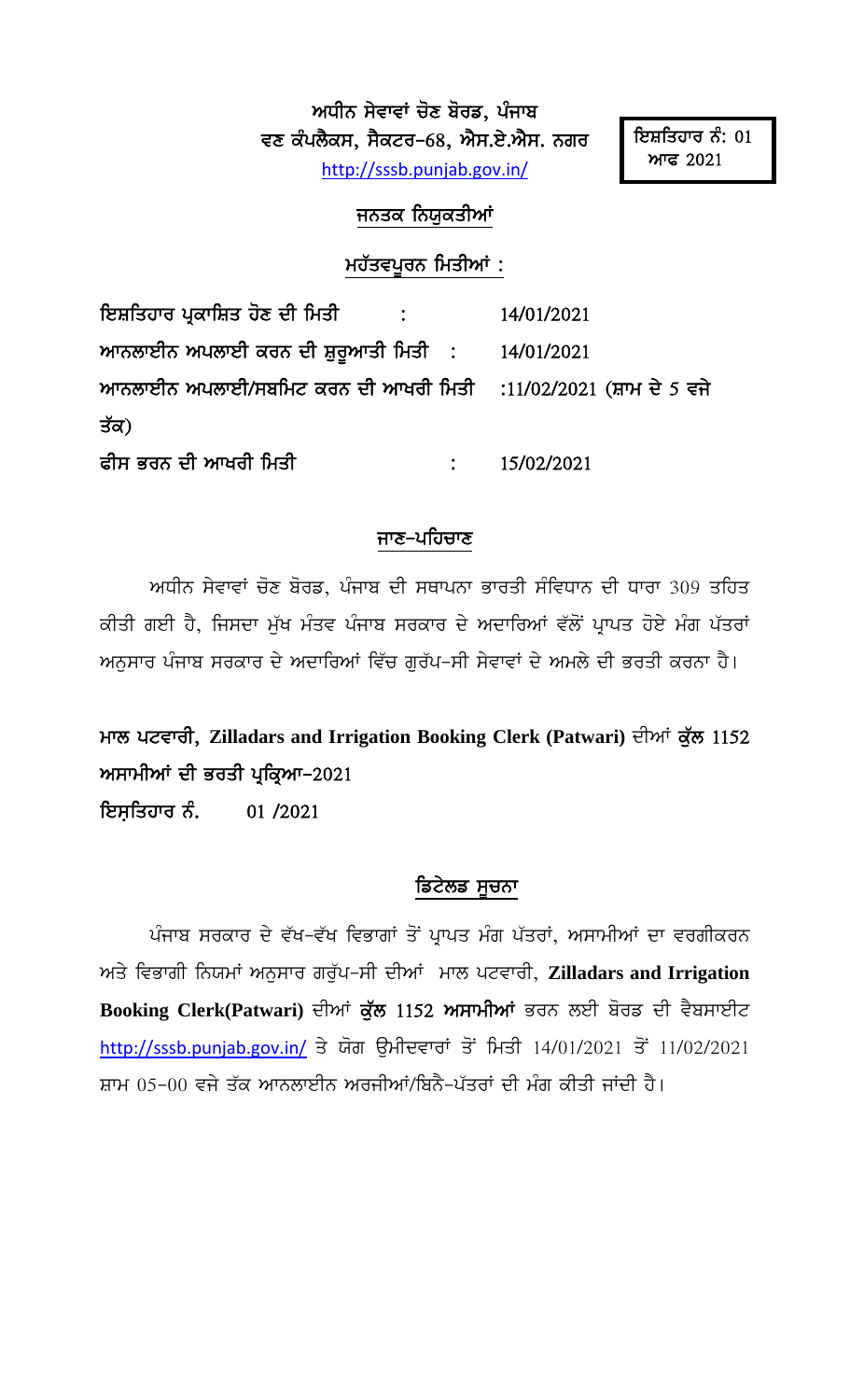| Post Name – Patwari (Revenue) - 1090, Zilladars - 32+04 and Irrigation Booking |                                                   |                                                       |                                                                    |                 |                                          |                 |                                      |                 |
|--------------------------------------------------------------------------------|---------------------------------------------------|-------------------------------------------------------|--------------------------------------------------------------------|-----------------|------------------------------------------|-----------------|--------------------------------------|-----------------|
| <b>Clerk (Patwari) -26</b>                                                     |                                                   |                                                       |                                                                    |                 |                                          |                 |                                      |                 |
| <b>Total Vacancies-1152</b>                                                    |                                                   |                                                       |                                                                    |                 |                                          |                 |                                      |                 |
| Sr.<br>No.                                                                     | Category                                          | Patwari<br>(Revenue)<br>in Dept. of<br><b>Revenue</b> | <b>Irrigation</b><br><b>Booking</b><br>Clerk(Patwari)<br>in PWRMDC |                 | <b>Zilladars in</b><br>Dept. of<br>Water |                 | <b>Zilladars in</b><br><b>PWRMDC</b> |                 |
| A                                                                              | B                                                 | C                                                     |                                                                    | D               | <b>Resources</b><br>E                    |                 | F                                    |                 |
|                                                                                |                                                   |                                                       | Men                                                                | Women           | Men                                      | Women           | Men                                  | Women           |
| $\mathbf{1}$                                                                   | General                                           | 406                                                   | 08                                                                 | 02              | 04                                       | 02              | 01                                   | 01              |
| $\overline{2}$                                                                 | <b>Schedule Caste</b><br>(M & B)                  | 117                                                   | 02                                                                 | 01              | 04                                       | 01              | 01                                   |                 |
| $\overline{\mathbf{3}}$                                                        | <b>Schedule Caste</b><br>(Ramdasia &<br>others)   | 91                                                    | 01                                                                 | 01              | 05                                       |                 |                                      |                 |
| $\overline{4}$                                                                 | <b>Backward Class</b>                             | 114                                                   | 01                                                                 | 01              | 03                                       | 01              |                                      |                 |
| 5                                                                              | <b>ESM</b> General                                | 93                                                    |                                                                    | 01              |                                          | 04              |                                      |                 |
| 6                                                                              | ESM (SC-<br>M&B                                   | 27                                                    | 01                                                                 |                 | 01                                       |                 |                                      |                 |
| $\overline{7}$                                                                 | ESM (SC-<br>R&O                                   | 26                                                    |                                                                    |                 |                                          |                 |                                      |                 |
| 8                                                                              | ESM (BC)                                          | 21                                                    |                                                                    |                 |                                          | 01              |                                      |                 |
| 9                                                                              | <b>Sports General</b>                             | 20                                                    |                                                                    |                 |                                          | 01              |                                      |                 |
| 10                                                                             | Sports (SC-<br>M&B                                | 10                                                    |                                                                    | 01              | 01                                       |                 |                                      |                 |
| 11                                                                             | Sports (SC-RO)                                    | 06                                                    |                                                                    |                 |                                          |                 |                                      |                 |
| 12                                                                             | Physical                                          | 29                                                    |                                                                    |                 |                                          |                 |                                      |                 |
|                                                                                | Handicapped                                       |                                                       |                                                                    |                 |                                          |                 |                                      |                 |
|                                                                                | (Ortho)                                           |                                                       |                                                                    |                 |                                          |                 |                                      |                 |
| 13                                                                             | Physical<br>Handicapped<br>(VH)                   |                                                       |                                                                    |                 |                                          | 01              |                                      |                 |
| 14                                                                             | Physical<br>Handicapped<br>(HH)                   |                                                       |                                                                    |                 | 01                                       |                 |                                      |                 |
| 15                                                                             | Physical<br>Handicapped<br>(MI or MD)             |                                                       |                                                                    | 01              |                                          |                 |                                      |                 |
| 16                                                                             | Freedom<br>Fighter                                | 13                                                    |                                                                    | 03              |                                          |                 |                                      |                 |
| 17                                                                             | Economically<br><b>Weaker Section</b><br>(E.W.S.) | 117                                                   | 01                                                                 | 01              | 01                                       | 01              | 01                                   |                 |
|                                                                                | <b>Total</b>                                      | <b>Total-1090</b>                                     |                                                                    | <b>Total-26</b> |                                          | <b>Total-32</b> |                                      | <b>Total-04</b> |

## 2. Total number of posts of Patwari (Revenue)- 1090, Zilladars-32+04 and **Irrigation Booking Clerk(Patwari) -26 = 1152**

Note:- 1 ਅਸਾਮੀਆਂ ਦੀ ਉਕਤ ਕੈਟਾਗਰੀ ਵਾਈਜ਼ ਵੰਡ ਸਬੰਧਤ ਵਿਭਾਗਾਂ ਤੋਂ ਪ੍ਰਾਪਤ ਮੰਗ ਪੱਤਰਾਂ ਅਨੁਸਾਰ ਦਿੱਤੀ ਗਈ ਹੈ। ਜੋ ਕਿ ਭਵਿੱਖ ਵਿੱਚ ਸਬੰਧਤ ਵਿਭਾਗਾਂ/ਸਰਕਾਰ ਤੋਂ ਪ੍ਰਾਪਤ ਸੂਚਨਾ/ਫੈਸਲੇ ਦੇ ਸਨਮੁੱਖ ਤਬਦੀਲੀ ਹੋ ਸਕਦੀ ਹੈ।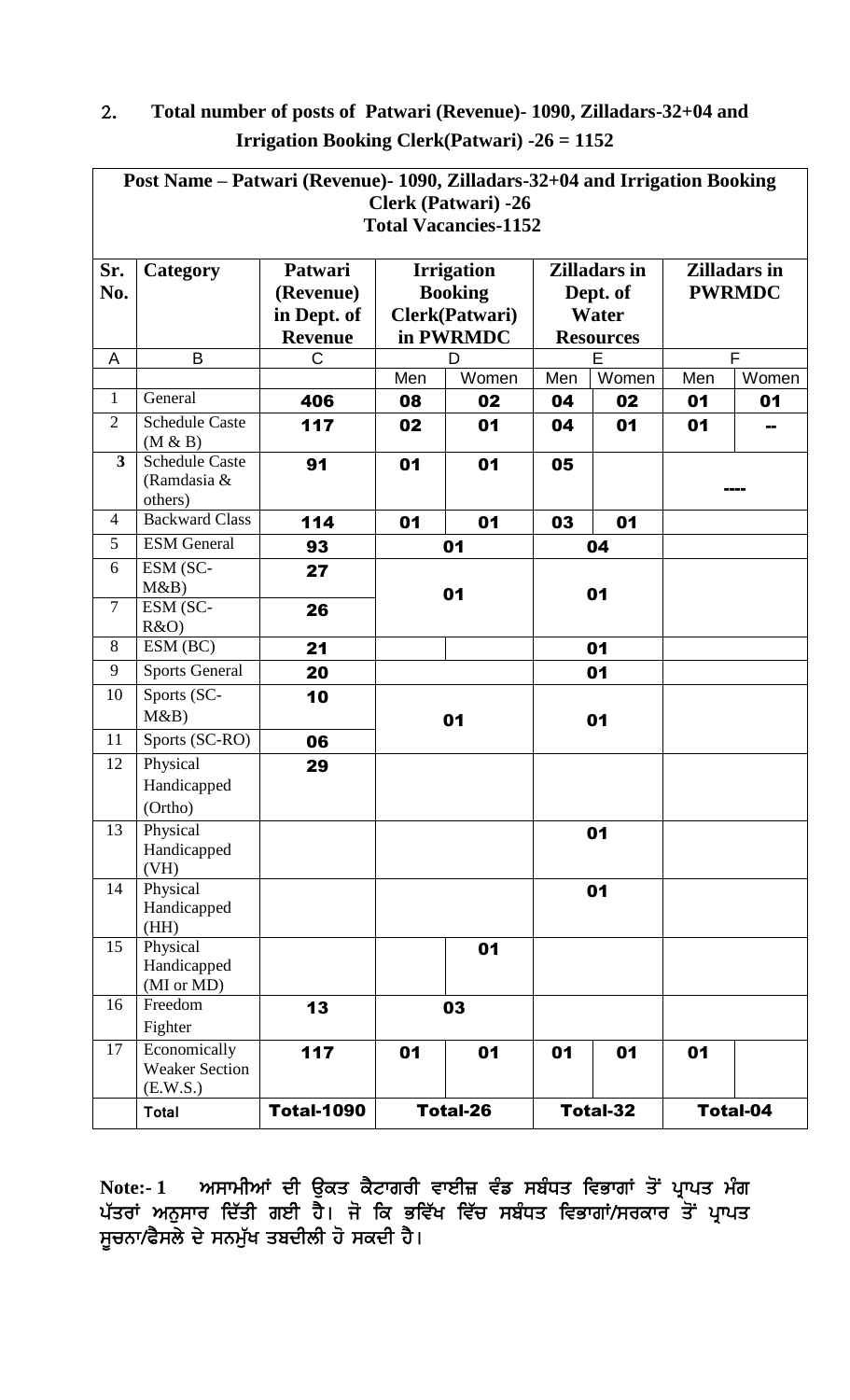**Note:- 2 Total number of vacancies are mentioned in Column No. C of Revenue Patwari above and out of total vacancies 33% reservation will be given to female candidates as per Govt. of Punjab Notification bearing no. G.S.R.87/Const./Arts.309 and 15/2020 dated 21.10.2020**

ਉਕਤ ਨੋਟੀਫਿਕੇਸ਼ਨ ਦੇ ਸਨਮੁੱਖ ਮਾਲ ਪਟਵਾਰੀ ਦੀਆਂ ਅਸਾਮੀਆਂ ਵਿੱਚ ਔਰਤਾਂ ਲਈ ਰਾਖਵੀਆਂ ਆਸਾਮੀਆਂ ਦੀ ਕੈਟਾਗਰੀਵਾਈਜ਼ ਵੰਡ ਸਬੰਧੀ ਉਮੀਦਵਾਰਾਂ ਨੂੰ ਬੋਰਡ ਦੀ ਵੈੱਬਸਾਈਟ ਰਾਹੀਂ ਬਾਅਦ ਵਿੱਚ ਸੁਚਿਤ ਕੀਤਾ ਜਾਵੇਗਾ।

Note:- 3 ਉਮੀਦ<sup>ੁ</sup>ਵਾਰਾਂ ਨੂੰ ਹਦਾਇਤ ਕੀਤੀ ਜਾਂਦੀ ਹੈ ਕਿ ਉਪਰ ਸਾਰਣੀ ਵਿੱਚ ਦਰਜ ਅਸਾਮੀਆਂ ਦੀ ਕੈਟਾਗਰੀਵਾਈਜ਼ ਵੰਡ ਅਨੁਸਾਰ ਹੀ Preference ਭਰੀ ਜਾਵੇ, Preference ਸਬੰਧਤ ਕੈਟਾਗਰੀ ਵਿੱਚ ਅਸਾਮੀ ਦੀ ੳਪਲਬਧਤਾ ਅਨਸਾਰ ਹੀ ਵਿਚਾਰੀ ਜਾਵੇਗੀ।

Note:- 4 **ਉਮੀਦਵਾਰ ਦੀ ਮੈਰਿਟ/ Preference ਅਨੁਸਾਰ ਉਸ** ਨੂੰ ਮਿਲੀ ਆਸਾਮੀ ਤੋਂ ਬਾਅਦ ਰਹਿੰਦੀਆਂ ਅਸਾਮੀਆਂ ਤੇ ਉਸ ਦਾ ਕੋਈ ਕਲੇਮ ਨਹੀਂ ਰਹੇਗਾ।

3. ਆਸਾਮੀ ਦਾ ਪੇਅ ਸਕੇਲ

| ਲੜੀ<br>ਨੰ. | ਅਸਾਮੀ ਦਾ ਨਾਮ                                          | ਵਿਭਾਗ ਦਾ ਨਾਮ                                                                                                         | ਪੇਅ ਸਕੇਲ (Minium Pay Admissible)                                                                                                                                                                                                                                                                                                                                                                                                                                                                                                                                                                                                                                                |
|------------|-------------------------------------------------------|----------------------------------------------------------------------------------------------------------------------|---------------------------------------------------------------------------------------------------------------------------------------------------------------------------------------------------------------------------------------------------------------------------------------------------------------------------------------------------------------------------------------------------------------------------------------------------------------------------------------------------------------------------------------------------------------------------------------------------------------------------------------------------------------------------------|
| 1.         | ਪਟਵਾਰੀ (ਮਾਲ)                                          | ਮਾਲ ਵਿਭਾਗ ਪੰਜਾਬ                                                                                                      | ਵਿੱਤ ਵਿਭਾਗ ਦੇ ਪੱਤਰ ਨੰ. 7/51/2020-3ਵਿਪ੍ਰ/1098, ਮਿਤੀ<br>19.10.2020 ਦੇ ਸਨਮੁੱਖ ਮੁੱਢਲਾ ਤਨਖਾਹ ਸਕੇਲ/ਪੇਅ ਮੈਟ੍ਰਿਕਸ–<br>19900/– ਮਿਲਣਯੋਗ ਹੋਵੇਗਾ।<br>ਮੁੱਢਲੀ ਤਨਖਾਹ ਅਤੇ ਹੋਰ ਭੱਤਿਆਂ ਸਬੰਧੀ ਵਿੱਤ ਵਿਭਾਗ<br>(ਵਿੱਤ ਪ੍ਰਸੋਨਲ-1 ਸ਼ਾਖਾ), ਪੰਜਾਬ ਸਰਕਾਰ ਦਾ ਪੱਤਰ ਨੰ:<br>7/204/2012-4ਐਫ.ਪੀ.1/66, ਮਿਤੀ 15.01.2015 ਅਤੇ ਇਸ<br>ਸਬੰਧੀ ਸਮੇਂ-ਸਮੇਂ ਤੇ ਜਾਰੀ ਹੋਰ ਹਦਾਇਤਾਂ ਲਾਗੂ ਹੋਣਗੀਆਂ।<br>Note:- The selected candidates shall undergo one<br>year training in Patwar School and Six month<br>training in field during this period of training only<br>stipend $@$ 5000/- per month is admissible as per<br>Government Memo. No. 25/40/13-CH.3/19688,<br>dated 14-12-2015.                                             |
| 2.         | <b>Irrigation</b><br><b>Booking</b><br>Clerk(Patwari) | <b>Punjab Water</b><br><b>Resources</b><br><b>Management</b><br>and<br><b>Development</b><br>Corporation<br>(PWRMDC) | ਵਿੱਤ ਵਿਭਾਗ ਦੇ ਪੱਤਰ ਨੰ. 7/116/2020-1ਵਿਪ1਼੍ਰ/1268, ਮਿਤੀ<br>03.12.2020 ਦੇ ਸਨਮੁੱਖ ਮੁੱਢਲਾ ਤਨਖਾਹ ਸਕੇਲ/ਪੇਅ ਮੈਟ੍ਰਿਕਸ–<br>19900/- ਮਿਲਣਯੋਗ ਹੋਵੇਗਾ।<br>ਮੁੱਢਲੀ ਤਨਖਾਹ ਅਤੇ ਹੋਰ ਭੱਤਿਆਂ ਸਬੰਧੀ ਵਿੱਤ ਵਿਭਾਗ<br>(ਵਿੱਤ ਪ੍ਰਸੋਨਲ-1 ਸ਼ਾਖਾ), ਪੰਜਾਬ ਸਰਕਾਰ ਦਾ ਪੱਤਰ ਨੰ:<br>7/204/2012-4ਐਫ.ਪੀ.1/66, ਮਿਤੀ 15.01.2015 ਅਤੇ ਇਸ<br>ਸਬੰਧੀ ਸਮੇਂ-ਸਮੇਂ ਤੇ ਜਾਰੀ ਹੋਰ ਹਦਾਇਤਾਂ ਲਾਗੁ ਹੋਣਗੀਆਂ।<br>Note:- Before joining the candidate shall<br>have to get three months training of Canal<br>Patwari and pass Patwar examination as per<br>Schedule-1 of Appendix-B & Annexure-A of<br>Schedule-1 of Appendix-B<br><b>PWRMDC</b><br>of<br>service Bye Laws.<br>Employees<br>(As<br>per<br><b>PWRMDC Service Rules 1977)</b> |
| 3.         | <b>Zilladars</b>                                      | <b>Punjab Water</b><br><b>Resources</b><br><b>Management</b><br>and<br><b>Development</b><br>Corporation<br>(PWRMDC) | ਵਿੱਤ ਵਿਭਾਗ ਦੇ ਪੱਤਰ ਨੰ. 7/116/2020-1ਵਿਪ1਼੍ਰ/1268, ਮਿਤੀ<br>03.12.2020 ਦੇ ਸਨਮੁੱਖ ਮੁੱਢਲਾ ਤਨਖਾਹ ਸਕੇਲ/ਪੇਅ ਮੈਟ੍ਰਿਕਸ–<br>35,400 /- ਮਿਲਣਯੋਗ ਹੋਵੇਗਾ।<br>7ਵੇਂ ਕੇਂਦਰੀ ਤਨਖਾਹ ਸਕੇਲ ਅਨੁਸਾਰ- 35,400 (ਪੇ-ਮੈਟਰਿਕਸ<br>ਲੈਵਲ−6)<br>Note:- Before joining the candidate shall<br>have to get three months training of Canal<br>Patwari and pass Patwar examination as per<br>Schedule-II<br>Appendix-B<br>of<br><b>PWRMDC</b><br>to<br>Employees<br>service<br>Bye Laws.<br>(As<br>per                                                                                                                                                                                                                |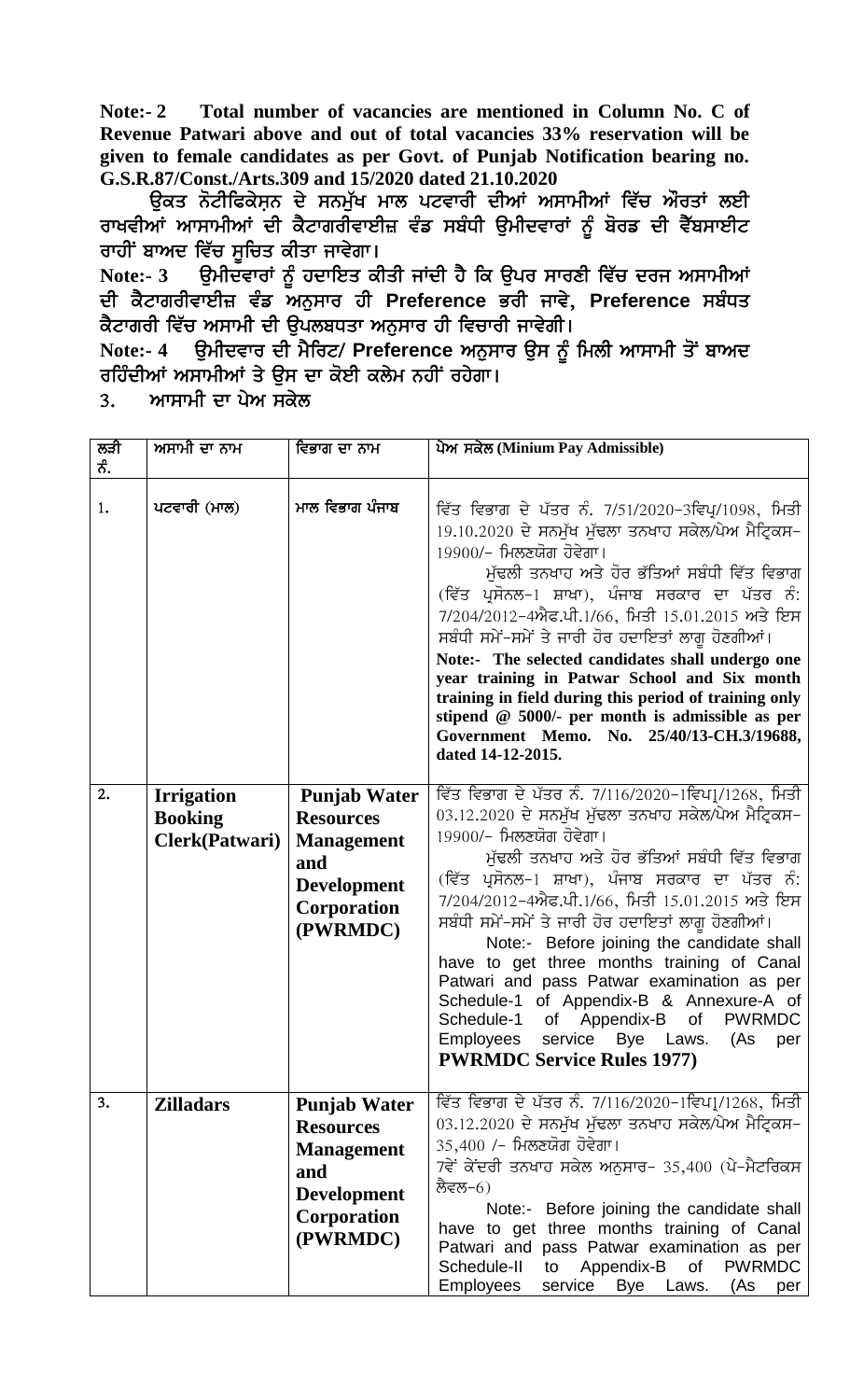|    |                  |                                    | <b>PWRMDC Service Rules 1977)</b>                                                                                                                                                                                                                                                                                                    |
|----|------------------|------------------------------------|--------------------------------------------------------------------------------------------------------------------------------------------------------------------------------------------------------------------------------------------------------------------------------------------------------------------------------------|
| 4. | <b>Zilladars</b> | Dept. of Water<br><b>Resources</b> | ਵਿੱਤ ਵਿਭਾਗ ਦੇ ਪੱਤਰ ਨੰ. 7/116/2020-1ਵਿਪ1/1268, ਮਿਤੀ<br>03.12.2020 ਦੇ ਸਨਮੁੱਖ ਮੁੱਢਲਾ ਤਨਖਾਹ ਸਕੇਲ/ਪੇਅ ਮੈਟ੍ਰਿਕਸ–<br>35,400 /- ਮਿਲਣਯੋਗ ਹੋਵੇਗਾ।<br>7ਵੇਂ ਕੇਂਦਰੀ ਤਨਖਾਹ ਸਕੇਲ ਅਨੁਸਾਰ- 35,400 (ਪੇ-ਮੈਟਰਿਕਸ<br>ਲੈਵਲ–6)<br>(The Punjab Public Works Department Irrigation)<br>Branch Zilladars' Service Class-III Rules 1955<br>will be applicable.) |

# 4. ਵਿੱਦਿਅਕ ਯੋਗਤਾ (Education Qualification) :-

| ਲੜੀ ਨੰ.  | ਅਸਾਮੀ ਦਾ ਨਾਮ                                                                                                                                                                                 | <u>ਵਿੱਦਿਅਕ</u> ਯੋਗਤਾ                                                                                                                                                                                                                                                                                                                                                                                                                                                                                                                                                                                                                                                                                                                                                                                                                                                            |
|----------|----------------------------------------------------------------------------------------------------------------------------------------------------------------------------------------------|---------------------------------------------------------------------------------------------------------------------------------------------------------------------------------------------------------------------------------------------------------------------------------------------------------------------------------------------------------------------------------------------------------------------------------------------------------------------------------------------------------------------------------------------------------------------------------------------------------------------------------------------------------------------------------------------------------------------------------------------------------------------------------------------------------------------------------------------------------------------------------|
| 1.<br>2. | ਮਾਲ ਪਟਵਾਰੀ in<br>Department of<br>Revenue<br><b>Irrigation</b><br><b>Booking</b><br>Clerk(Patwari)<br>(Punjab Water<br>Resources<br>Management and<br>Development<br>Corporation<br>(PWRMDC) | The applicant should possess a Bachelor's degree in any discipline<br>1.<br>from a recognized university.<br>2.<br>Possesses at least 120 Hours' Course with working experience in<br>the use of Personal Computer or Information Technology in Office<br>Productivity Applications or Desktop Publishing Applications from<br>a recognized institution or a reputed institution, which is ISO 9001<br>certified; OR Possesses at least 120 Hours' working experience in<br>Computer Applications from a recognized institution or a<br>Certificate of 'O' Level from the Department of Electronic<br>Accreditation of Computer Course (in short DOEACC).<br>3. He must have passed matriculation with Punjabi as one of the<br>subject or its equivalent level.<br>The applicant should fulfill the condition of qualification<br>on the last date of receipt of applications. |
| 3.<br>4. | <b>Zilladars</b><br>(Dept. of Water<br><b>Resources</b> )<br><b>Zilladars</b><br>(Punjab Water<br>Resources<br>Management and<br>Development<br>Corporation)<br>(PWRMDC)                     | <b>Having passed a Degree Examination or Equivalent</b><br>from a recognised University/Institute with Second<br>Division.<br>The applicant should fulfill the condition of qualification on the<br>last date of receipt of applications.                                                                                                                                                                                                                                                                                                                                                                                                                                                                                                                                                                                                                                       |

ਨੋਟ:– ਉਪਰ ਦਰਜ ਸਾਰੀਆਂ ਅਸਾਮੀਆਂ ਲਈ THE PUNJAB CIVIL SERVICES (GENERAL **AND COMMON CONDITIONS OF SERVICE) RULES, 1994, ਨਿਯਮ 17 ਦੇ ਸਨਮੁੱਖ** ਮੈਟਰਿਕ ਜਾਂ ਇਸ ਦੇ ਬਰਾਬਰ ਦੇ ਪੱਧਰ ਪ੍ਰੀਖਿਆ ਵਿੱਚ ਪੰਜਾਬੀ ਪਾਸ ਹੋਣਾ ਲਾਜ਼ਮੀ ਹੈ।ਜਿਸ ਦੀ ਇਬਾਰਤ ਹੇਠ ਅਨੁਸਾਰ ਹੈ:-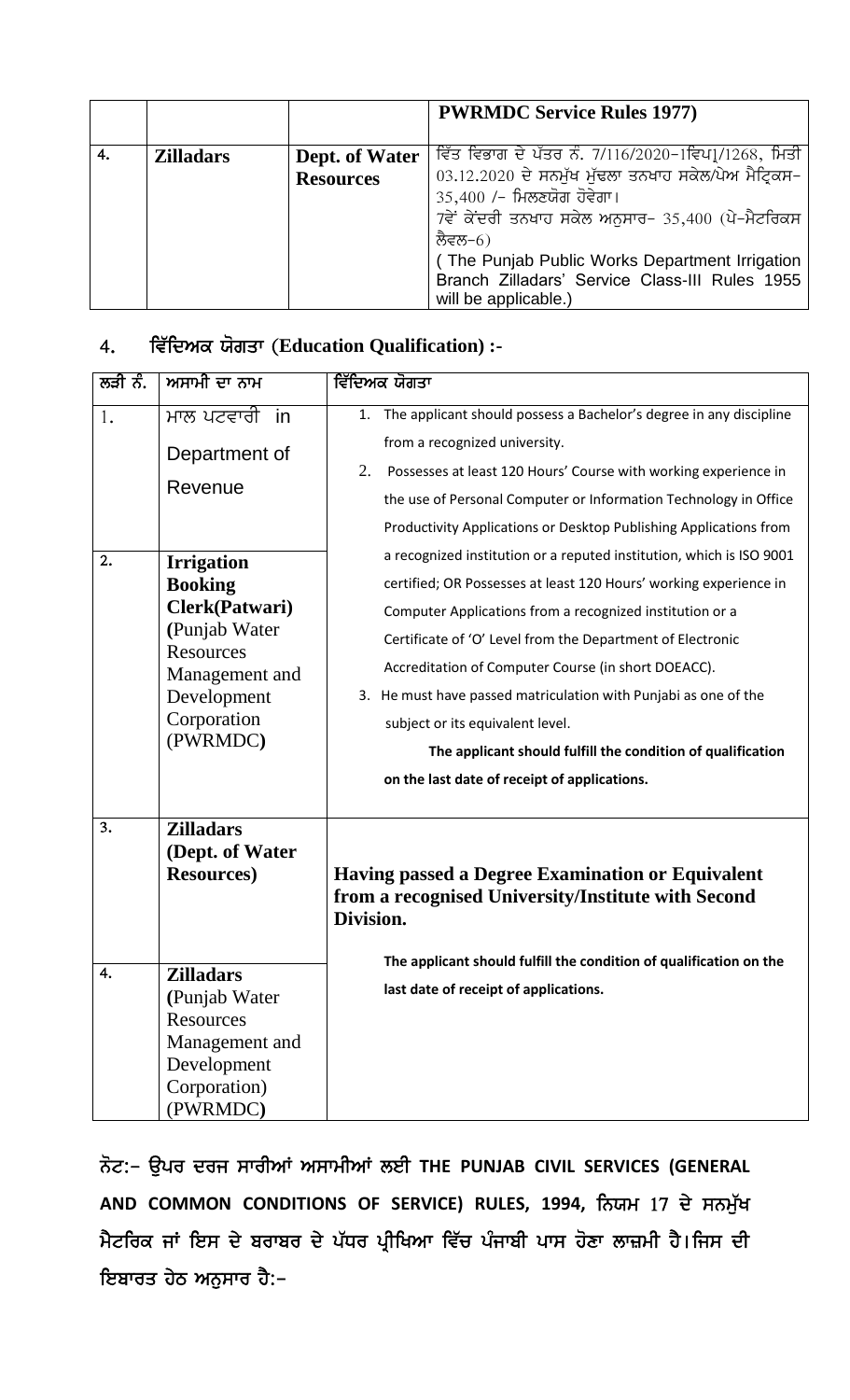**"117. Knowledge of Punjabi Language - No person shall be appointed to any post in any service by direct appointment unless he has passed Matriculation examination with Punjabi as one of the compulsory or elective subjects or any other equivalent examination in Punjabi language, which may be specified by the Government from time to time:"**

| <b>Sr. No.</b> | Category                        | Code |
|----------------|---------------------------------|------|
| 1.             | General                         | 101  |
| 2.             | EWS (Gen.)                      | 102  |
| 3.             | S.C (M & B)                     | 103  |
| 4.             | S.C (Ramdasia & others)         | 104  |
| 5.             | B.C                             | 105  |
| 6.             | ESM Gen. (Self)                 | 106  |
| 7.             | ESM Gen. (Dependent)            | 107  |
| 8.             | ESM SC (M&B) (Self)             | 108  |
| 9.             | ESM SC. (M&B) (Dependent)       | 109  |
| 10.            | ESM SC (R&O) (Self)             | 110  |
| 11.            | ESM SC. (R&O) (Dependent)       | 111  |
| 12.            | ESM BC (Self)                   | 112  |
| 13.            | <b>ESM BC</b> (Dependent)       | 113  |
| 14.            | Sports Gen.                     | 114  |
| 15.            | Sports (SC-M&B)                 | 115  |
| 16.            | Sports (SC-R&O)                 | 116  |
| 17.            | Physical Handicapped (Ortho)    | 117  |
| 18.            | Physical Handicapped (VH)       | 118  |
| 19.            | Physical Handicapped (HH)       | 119  |
| 20.            | Physical Handicapped (MI or MD) | 120  |
| 21.            | Freedom Fighter                 | 121  |

## 5. ਕੈਟਾਗਰੀ ਕੋਡ (Category codes):

General - ਆਮ ਵਰਗ, EWS (Gen.) - ਆਰਥਿਕ ਤੌਰ ਤੇ ਕਮਜ਼ੋਰ ਵਰਗ  $(mF)$ , SC  $(M\&B)$  - ਅਨੁਸੂਚਿਤ ਜਾਤੀ (ਮਜ਼ਬੀ ਤੇ ਬਾਲਮਿਕੀ), SC  $(R\&O)$  -ਅਨੁਸੂਚਿਤ ਜਾਤੀ (ਰਾਮਦਾਸੀਆ ਤੇ ਹੋਰ), BC - ਪੱਛੜੀ ਸ਼੍ਰੇਣੀ, ESM Gen. (Self) -ਸਾਬਕਾ ਫੌਜੀ-ਆਮ ਵਰਗ (ਖਦ), ESM Gen. (Dependent) ਸਾਬਕਾ ਫੌਜੀ-ਆਮ ਵਰਗ  $(mnF$ ਸ਼ਰਿਤ), ESM SC (Self) - ਸਾਬਕਾ ਫੌਜੀ-ਅਨੁਸੂਚਿਤ ਜਾਤੀ (ਖੁਦ), ESM SC (Dependent) - ਸਾਬਕਾ ਫੌਜੀ-ਅਨੁਸੂਚਿਤ ਜਾਤੀ (ਆਸ਼ਰਿਤ), ESM BC (Self) - ਸਾਬਕਾ ਫੌਜੀ-ਪੱਛੜੀ ਸ਼੍ਰੇਣੀ (ਖੁਦ), ESM BC (Dependent) - ਸਾਬਕਾ ਫੌਜੀ-ਪੱਛੜੀ ਸ਼੍ਰੇਣੀ  $(mn\bar{n})$ , Sports Gen. - ਖਿਡਾਰੀ  $(mn\bar{n})$  ਵਰਗ), Sports (SC-M&B) - ਖਿਡਾਰੀ  $(m_{\overline{Q}})$ ਮੁਲਿਤ ਜਾਤੀ– ਮਜ਼ਬੀ/ਬਾਲਮੀਕੀ), Sports (SC-R&O) - ਖਿਡਾਰੀ (ਅਨੁਸੂਚਿਤ ਜਾਤੀ- ਰਮਦਾਸੀਆ ਤੇ ਹੋਰ) Physical Handicapped (Ortho) - ਦਿਵਿਆਂਗਜਨ (ਆਰਥੋ), Physical Handicapped (VH)- ਦਿਵਿਆਂਗਜਨ (ਨੇਤਰਹੀਣ/ਅੰਸ਼ਿਕ ਨੇਤਰਹੀਣ), Physical Handicapped (HH)- ਦਿਵਿਆਂਗਜਨ (ਗੂੰਗੇ ਤੇ ਬੋਲੇ), Physical Handicapped (MI or MD)- ਦਿਵਿਆਂਗਜਨ (Mental illness or Multiple disabllity), Freedom Fighter - ਸੁਤੰਤਰਤਾ ਸੰਗਰਾਮੀ।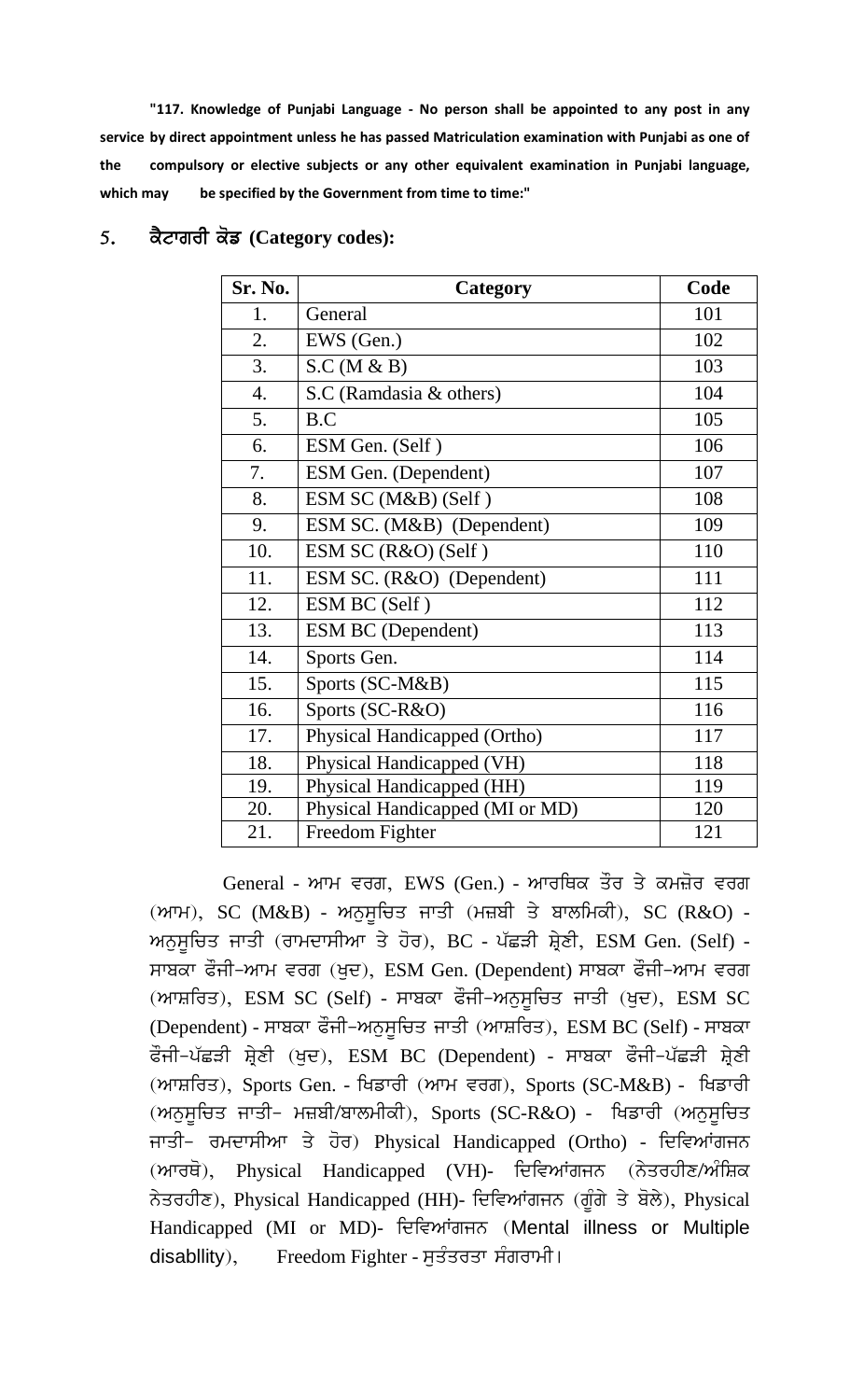ਨੋਟ : (ੳ) **ESM Gen., ESM SC ਅਤੇ ESM BC ਦੀਆਂ ਅਸਾਮੀਆਂ ESM (Self** ) ੳਮੀਦਵਾਰਾਂ ਵਿੱਚੋਂ ਹੀ ਭਰੀਆਂ ਜਾਣਗੀਆਂ। ESM (Self ) ੳਮੀਦਵਾਰ ੳਪਲੱਬਧ ਨਾ ਹੋਣ ਦੀ ਸਥਿਤੀ ਵਿੱਚ ਹੀ ਇਹ ਅਸਾਮੀਆਂ ESM (Dependent) ਉਮੀਦਵਾਰਾਂ ਵਿੱਚੋਂ ਭਰੀਆਂ ਜਾਣਗੀਆਂ।

(ਅ) ਪੰਜਾਬ ਸਰਕਾਰ, ਰੱਖਿਆ ਸੇਵਾਵਾਂ ਭਲਾਈ ਵਿਭਾਗ ਦੇ ਨੋਟਿਫੇਸਨ ਮਿਤੀ  $08.05.2020$  ਮਤਾਬਿਕ ਜੇਕਰ ਕਿਸੇ ਅਸਾਮੀ ਵਿਰੱਧ ਸਾਬਕਾ ਫੌਜੀ ਖਦ ਜਾਂ ਸਾਬਕਾ ਫੌਜੀ ਆਸ਼ਰਿਤ ੳਮੀਦਵਾਰ ੳਪਲੱਬਧ ਨਹੀਂ ਹੁੰਦਾ ਤਾਂ ਇਹ ਅਸਾਮੀ ਹੇਠ ਲਿਖੇ ਨਿਯਮ ਅਨਸਾਰ ਭਰੀ ਜਾਣੀ ਹੈ :–

 **In the Punjab Recruitment of Ex-Servicemen Rules, 1982, in rule 4, in sub-rule (1), for the existing third proviso, the following proviso shall be substituted, namely:-**

**"Provided further that when an ex-serviceman is not available for recruitment against a reserved vacancy and further no wife or dependent child of an Ex-serviceman is available for recruitment against a reserved vacancy, such a vacancy shall be reserved to be filled in by recruitment of the grand child of a Gallantry Award Winner, in case the benefit of reservation has not been availed of by any of the children or dependents of such winner or by the winner himself subject to the conditions specified in the second proviso."**

(ੲ) ਉਪਰੋਕਤ ਰਾਖਵਾਂਕਰਨ ਅਤੇ ਸ਼੍ਰੇਣੀ–ਵਾਈਜ਼ ਵਰਗੀਕਰਨ ਪੰਜਾਬ ਸਰਕਾਰ ਦੇ ਵੱਖ–ਵੱਖ ਵਿਭਾਗਾਂ ਵੱਲੋਂ ਪ੍ਰਾਪਤ ਮੰਗ–ਪੱਤਰ ਅਤੇ ਦਰਸਾਏ ਵਰਗੀਕਰਨ ਅਨਸਾਰ ਹੀ ਹੈ। ਜੇਕਰ ਸਬੰਧਤ ਵਿਭਾਗਾਂ ਵੱਲੋਂ ਭਵਿੱਖ ਵਿੱਚ ਭਰਤੀ ਪਕਿਰਿਆ ਦੀ ਕਿਸੇ ਵੀ ਸਟੇਜ ਤੇ ਕਿਸੇ ਵੀ ਕਾਰਨ ੳਪਰੋਕਤ ਦਰਸਾਈਆਂ ਅਸਾਮੀਆਂ ਦੀ ਗਿਣਤੀ ਘਟਾੳਣ ਜਾਂ ਵਧਾਉਣ ਦਾ ਫੈਸਲਾ ਲੈਂਦਾ ਹੈ ਜਾਂ ਉਪਰੋਕਤ ਦਰਸਾਏ ਸ਼੍ਰੇਣੀਆਂ ਦੇ ਵਰਗੀਕਰਨ ਵਿੱਚ ਕਿਸੇ ਵੀ ਤਰ੍ਹਾਂ ਦੀ ਤਬਦੀਲੀ/ ਸੋਧ ਕਰਨ ਦਾ ਫੈਸਲਾ ਲੈਂਦਾ ਹੈ ਤਾਂ ਬੋਰਡ ਦੁਆਰਾ ਇਸ ਸਬੰਧੀ Corrigendum/notice ਜਾਰੀ ਕਰਦੇ ਹੋਏ ਭਰਤੀ ਵਿੱਚ ਸੋਧ ਕੀਤੀ ਜਾ ਸਕਦੀ ਹੈ। ਅਜਿਹੀ ਹਰ ਤਰ੍ਹਾਂ ਦੀ ਸੋਧ ਸਮੂਹ ਉਮੀਦਵਾਰਾਂ ਤੇ ਲਾਗੂ ਹੋਵੇਗੀ ਅਤੇ ਹਰ ਉਮੀਦਵਾਰ ਇਸਦੀ ਪਾਲਣਾ ਕਰਨਾ ਯਕੀਨੀ ਬਣਾਏਗਾ।

ਨੋਟ:– ਮਾਲ ਤੇ ਪੁਨਰਵਾਸ ਵਿਭਾਗ (ਮੁਰੱਬਾਬੰਦੀ ਸ਼ਾਖਾ) ਦੇ ਪੱਤਰ ਨੰ. 25/145/2017-ਮਬ3/7269, ਮਿਤੀ 09.06.2020 ਦੇ ਅਨਸਾਰ, ਪੰਜਾਬ ਸਰਕਾਰ ਵਲੋਂ ਆਪਣੇ ਪੱਤਰ ਨੰ. 10/26/95-5ਐਸ.ਐਸ./1252, ਮਿਤੀ 02.05.2017 ਰਾਹੀਂ ਅੰਗਹੀਣ ਕੋਟੇ ਬਾਰੇ ਸਿੱਧੀ ਭਰਤੀ ਸਬੰਧੀ ਸਪੱਸ਼ਟ ਕੀਤਾ ਹੈ ਕਿ The **reservation made for the categories of handicapped persons mentioned above is interchangeable amongst themselves, if candidates belonging to a category are not available or if the nature of vacancies in an office is such that a given category of persons cannot be employed.**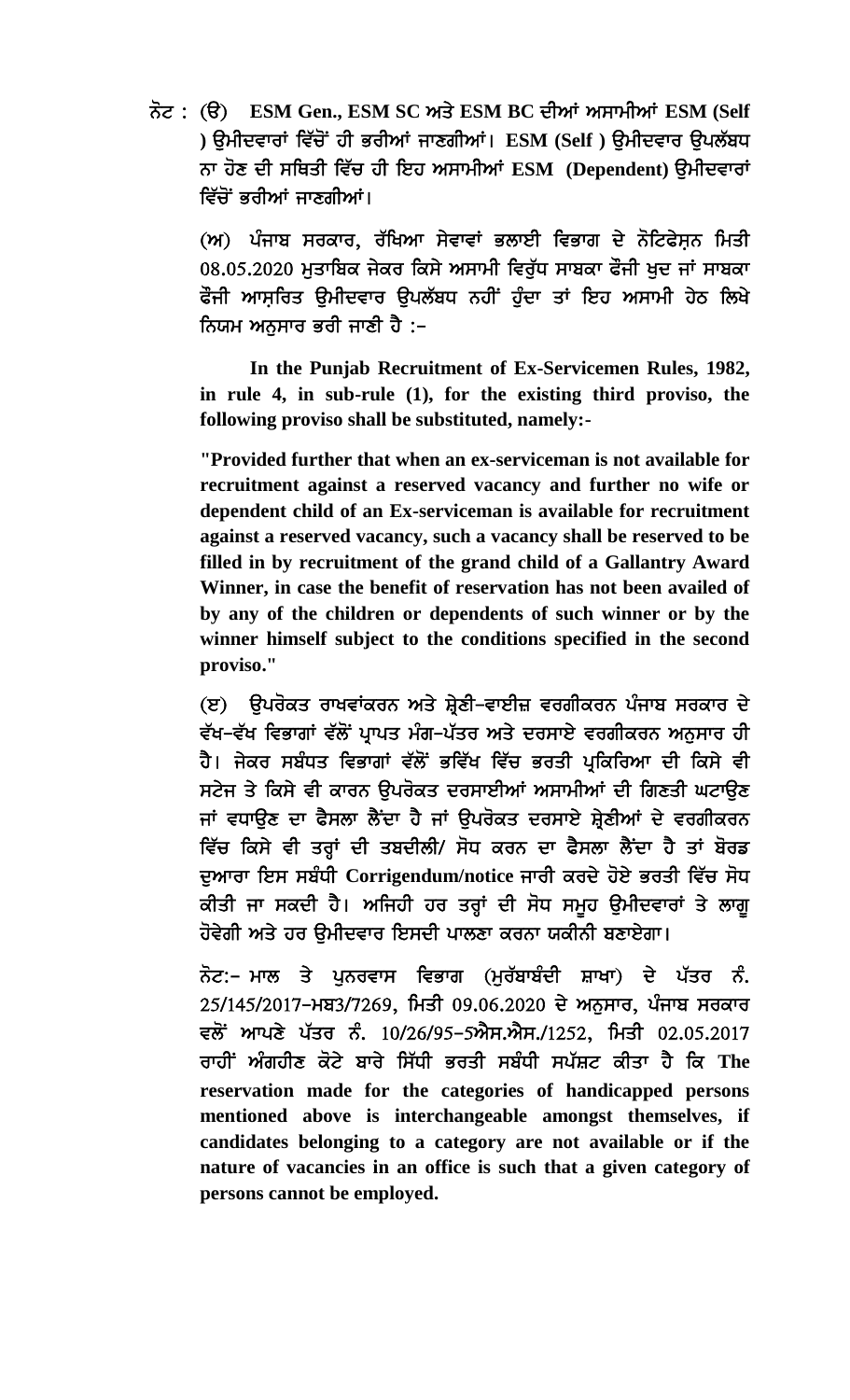ਓਕਤ ਹਦਾਇਤਾਂ ਦੇ ਸਨਮੱਖ ਮਾਲ ਵਿਭਾਗ ਵਿੱਚ ਮਾਲ ਪਟਵਾਰੀ ਦੇ ਕੰਮ ਨੂੰ ਮੁੱਖ ਰੱਖਦਿਆਂ ਇਸ ਅਸਾਮੀ ਲਈ **ਕੇਵਲ ਔਰਥੋ ਹੈਂਡੀਕੈਪਡ** ਵਿਅਕਤੀ ਹੀ ਯੋਗ ਹਨ।

### ੳਮਰ ਸੀਮਾ : 6.

ਉਪਰੋਕਤ ਅਸਾਮੀਆਂ ਲਈ ਉਮਰ ਸੀਮਾ ਪੰਜਾਬ ਸਰਕਾਰ ਦੀਆਂ ਹਦਾਇਤਾਂ ਅਨੁਸਾਰ ਮਿਤੀ 01.01.2021 ਨੂੰ ਹੇਠ ਅਨੁਸਾਰ ਹੋਣੀ ਚਾਹੀਦੀ ਹੈ :-

- ਜਨਰਲ ਸ਼੍ਰੇਣੀ ਦੇ ਉਮੀਦਵਾਰ ਦੀ ਉਮਰ 18 ਸਾਲ ਤੋਂ ਘੱਟ ਅਤੇ 37 ਸਾਲ ਤੋਂ ਵੱਧ  $(i)$ ਨਹੀਂ ਹੋਣੀ ਚਾਹੀਦੀ।
- ਪੰਜਾਬ ਰਾਜ ਦੇ ਅਨੁਸੁਚਿਤ ਜਾਤੀ ਅਤੇ ਪੱਛੜੀ ਸ਼੍ਰੇਣੀ ਦੇ ਵਸਨੀਕ ਉਮੀਦਵਾਰਾਂ ਦੀ  $(ii)$ ਵੱਧ ਤੋਂ ਵੱਧ ਉਮਰ ਸੀਮਾ 42 ਸਾਲ ਹੋਵੇਗੀ।
- (iii) ਰਾਜ ਅਤੇ ਕੇਂਦਰੀ ਸਰਕਾਰ ਦੇ ਕਰਮਚਾਰੀਆਂ ਲਈ ਉਪਰਲੀ ਉਮਰ ਸੀਮਾ ਵਿੱਚ ਛੋਟ ਦਿੰਦੇ ਹੋਏ ਵੱਧ ਤੋਂ ਵੱਧ ਉਮਰ ਸੀਮਾ 45 ਸਾਲ ਹੋਵੇਗੀ।
- (iv) ਪੰਜਾਬ ਦੇ ਵਸਨੀਕ ਸਾਬਕਾ ਫੌਜੀਆਂ ਦੇ ਕੇਸ ਵਿੱਚ ਉਪਰਲੀ ਉਮਰ ਸੀਮਾ Punjab Recruitment of EX-Servicemen Rules, 1982 ਵਿੱਚ ਸਮੇਂ-ਸਮੇਂ ਹੋਈਆਂ ਸੋਧਾਂ ਅਨੁਸਾਰ ਹੋਵੇਗੀ। ਇਹ ਉਮਰ ਸੀਮਾ ਉਨ੍ਹਾਂ ਦੀ ਫੌਜ ਵਿੱਚ ਕੀਤੀ ਸੇਵਾ ਦਾ ਸਮਾਂ ਉਨ੍ਹਾਂ ਦੀ ਉਮਰ ਵਿੱਚੋਂ ਘਟਾਉਣ ਤੋਂ ਬਾਅਦ ਬਾਕੀ ਬਚੀ ਉਮਰ ਜੇਕਰ ਸੇਵਾ ਰੂਲਾਂ ਅਨੁਸਾਰ ਅਸਾਮੀ ਦੀ ਉਪਰਲੀ ਉਮਰ ਸੀਮਾ ਤੋਂ 3 ਸਾਲ ਤੋਂ ਵੱਧ ਨਹੀਂ ਹੋਵੇਗੀ ਤਾਂ ਮੰਨਿਆ ਜਾਵੇਗਾ ਕਿ ਉਹ ਉਮਰ ਸੀਮਾ ਦੀਆਂ ਸ਼ਰਤਾਂ ਪੁਰੀਆਂ ਕਰਦਾ ਹੈ।
- ਪੰਜਾਬ ਦੇ ਵਸਨੀਕ ਅੰਗਹੀਣਾਂ ਲਈ ਉਪਰਲੀ ਉਮਰ ਸੀਮਾ ਵਿੱਚ 10 ਸਾਲ ਛੋਟ ਦਿੰਦੇ  $(v)$ ਹੋਏ ਵੱਧ ਤੋਂ ਵੱਧ ਉਮਰ ਸੀਮਾ 47 ਸਾਲ ਹੋਵੇਗੀ।
- (vi) The upper age limit for widows, divorcees and certain other categories of married women as per instructions issued by the Government of Punjab vide Letter No. 1/50/83-5PP(1368)/3454 dated 23.04.1984 will be relaxed up to 40 years.
- (vii) ਪੰਜਾਬ ਸਰਕਾਰ ਦੇ ਪੱਤਰ ਨੰ. 9/56/2020-5ਪੀ.ਪੀ.1/33 ਮਿਤੀ 12.01.2021 ਰਾਹੀਂ ਪੰਜਾਬ ਸਰਕਾਰ ਅਧੀਨ ਠੇਕੇ ਦੇ ਅਧਾਰ ਤੇ ਕੰਮ ਕਰ ਰਹੇ ਵੱਖ-ਵੱਖ ਕੈਟਾਗਰੀਆਂ ਦੇ ਕਰਮਚਾਰੀਆਂ ਨੂੰ ਇਸ ਪੱਤਰ ਵਿੱਚ ਦਰਜ ਸ਼ਰਤਾਂ ਪੁਰੀਆਂ ਕਰਨ ਦੀ ਸੁਰਤ ਵਿੱਚ ਇਸ ਭਰਤੀ ਲਈ ਦਿੱਤੀ ਗਈ ਉਪਰਲੀ ਉਮਰ ਸੀਮਾ ਵਿੱਚ ਲਾਗੁ ਹੋਵੇਗੀ ।

### ਫੀਸ ਸਬੰਧੀ ਵੇਰਵਾ : 7.

ਆਮ ਵਰਗ $(GEN)$ 

-  $1000/-$  ਰੁਪਏ

 $-500/-$  ਰਪਏ

ਐਸ.ਸੀ. (SC)/ਬੀ.ਸੀ. (BC)/ਆਰਥਿਕ ਤੌਰ ਤੇ ਕਮਜ਼ੋਰ ਵਰਗ (EWS) -250/- ਰੁਪਏ

ਸਾਬਕਾ ਫੌਜੀ ਅਤੇ ਆਸ਼ਰਿਤ (Ex-Servicemen & Dependent)  $-200/-$  ਰੁਪਏ

ਅੰਗਹੀਣ (Physical Handicapped)

## ੳਮੀਦਵਾਰ ਦਆਰਾ ਇੱਕ ਵਾਰ ਅਦਾ ਕੀਤੀ ਫੀਸ ਕਿਸੇ ਵੀ ਸਥਿਤੀ ਵਿੱਚ ਨੋਟ : ਵਾਪਸ ਨਹੀਂ ਕੀਤੀ ਜਾਏਗੀ।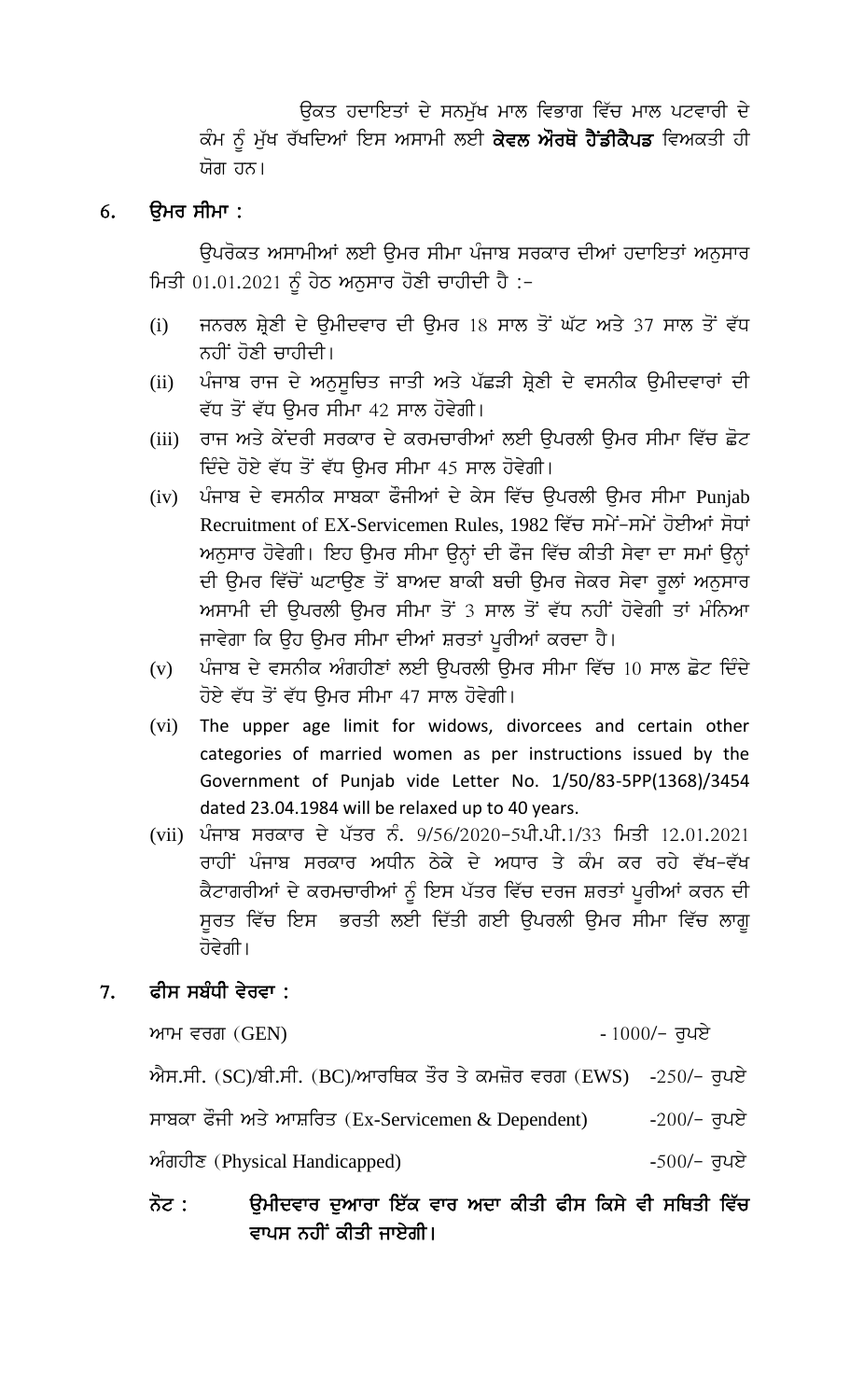### ਰਾਖਵਾਂਕਰਨ/ Reservation ਸਬੰਧੀ ਮਹੱਤਵਪੂਰਨ ਹਦਾਇਤਾਂ: 8.

- ਉਮੀਦਵਾਰ ਸ਼੍ਰੇਣੀ ਅਤੇ ਇਸਦੇ ਕੋਡ ਦਾ ਧਿਆਨ ਰੱਖਦੇ ਹੋਏ ਆਨਲਾਈਨ ਫਾਰਮ  $(i)$ ਧਿਆਨ ਨਾਲ ਭਰਨ ਕਿਉਂਕਿ ਕਿਸੇ ਵੀ ਸਟੇਜ ਤੇ ਸ਼੍ਰੇਣੀ ਅਤੇ ਸ਼੍ਰੇਣੀ-ਕੋਡ ਤਬਦੀਲ ਨਹੀਂ ਕੀਤਾ ਜਾ ਸਕੇਗਾ।
- ਰਾਖਵਾਂਕਰਨ ਦਾ ਲਾਭ ਕੇਵਲ ਪੰਜਾਬ ਦੇ ਵਸਨੀਕਾਂ ਨੂੰ ਹੀ ਮਿਲਣਯੋਗ ਹੋਵੇਗਾ, ਇਸ  $(ii)$ ਲਈ ਸ਼੍ਰੇਣੀ ਅਤੇ ਸ਼੍ਰੇਣੀ-ਕੋਡ ਭਰਨ ਸਮੇਂ ਉਮੀਦਵਾਰ ਇਸ ਗੱਲ ਦਾ ਧਿਆਨ ਰੱਖੇਗਾ। ਉਮੀਦਵਾਰ ਵੱਲੋਂ ਆਨਲਾਈਨ ਭਰੇ ਗਏ ਫਾਰਮ ਵਿੱਚ ਦਰਜ ਸ਼੍ਰੇਣੀ ਅਤੇ ਸ਼੍ਰੇਣੀ-ਕੋਡ ਦੇ ਆਧਾਰ ਤੇ ਹੀ ਉਸਦੀ ਪਾਤਰਤਾ ਨੂੰ ਵਿਚਾਰਿਆ ਜਾਵੇਗਾ।
- ਰਾਖਵਾਂਕਰਨ ਦਾ ਲਾਭ ਲੈਣ ਲਈ ਉਮੀਦਵਾਰ ਪੰਜਾਬ ਦਾ ਵਸਨੀਕ ਹੋਣ ਦਾ ਤਾਜ਼ਾ  $(iii)$ ਜਾਰੀ ਹੋਇਆ ਸਰਟੀਫਿਕੇਟ (Domicile Certificate) ਪੇਸ਼ ਕਰੇਗਾ। ਇਹ ਸਰਟੀਫਿਕੇਟ ਕੌਂਸਲਿੰਗ ਉਪਰ ਪੇਸ਼ ਕਰਨ ਸਮੇਂ ਕਿਸੇ ਵੀ ਸਥਿਤੀ ਵਿੱਚ 5 ਸਾਲ ਤੋਂ ਪਰਾਣਾ ਨਹੀਂ ਹੋਣਾ ਚਾਹੀਦਾ ਹੈ।
- ਅਨੁਸੂਚਿਤ ਜਾਤੀ/ਪੱਛੜੀ ਸ਼੍ਰੇਣੀ/ਸਾਬਕਾ ਫੌਜੀਆਂ ਦਾ ਸਰਟੀਫਿਕੇਟ ਪੰਜਾਬ ਸਰਕਾਰ  $(iv)$ ਦੀਆਂ ਪ੍ਰਚੱਲਿਤ ਹਦਾਇਤਾਂ ਅਨੁਸਾਰ ਹੋਣਾ ਲਾਜ਼ਮੀ ਹੈ।
- ਉਮੀਦਵਾਰ ਕਾਊਂਸਲਿੰਗ ਸਮੇਂ ਅਤੇ ਹੋਰ ਕਿਸੇ ਵੀ ਸਟੇਜ ਤੇ ਬੋਰਡ ਦੀ ਮੰਗ ਅਨੁਸਾਰ  $(v)$ ਆਪਣੀ ਸ਼੍ਰੇਣੀ ਨਾਲ ਸਬੰਧਤ ਹਰ ਤਰ੍ਹਾਂ ਦਾ ਪੁਖਤਾ (Valid) ਸਰਟੀਫਿਕੇਟ ਸਬੂਤ ਵੱਜੋਂ ਪੇਸ਼ ਕਰੇਗਾ। ਇਹ ਸਰਟੀਫਿਕੇਟ ਸਮਰੱਥ ਅਥਾਰਟੀ ਵੱਲੋਂ ਅਪਲਾਈ ਕਰਨ ਦੀ ਮਿਤੀ ਤੋਂ ਪਹਿਲਾਂ ਦਾ ਜਾਰੀ ਕੀਤਾ ਹੋਣਾ ਲਾਜ਼ਮੀ ਹੈ।
- (vi) ਜੇਕਰ ਕੋਈ ਉਮੀਦਵਾਰ ਉਕਤ ਅਸਾਮੀਆਂ ਲਈ ਅਜਿਹੀ ਸ਼੍ਰੇਣੀ/ ਸ਼੍ਰੇਣੀ ਕੋਡ ਦੇ ਵਿਰੁੱਧ ਅਪਲਾਈ ਕਰਦਾ ਹੈ, ਜਿਸਦੀ ਕੋਈ ਅਸਾਮੀ ਇਸ਼ਤਿਹਾਰ ਵਿੱਚ ਸ਼ਾਮਿਲ ਨਾ ਕੀਤੀ ਹੋਵੇ, ਉਸ ਸਥਿਤੀ ਵਿੱਚ ਅਜਿਹੇ ਪਾਰਥੀ ਦੀ ਉਮੀਦਵਾਰਤਾ ਮੱਢ ਤੋਂ ਹੀ ਰੱਦ ਮੰਨੀ ਜਾਵੇਗੀ।

### ਚੋਣ ਵਿਧੀ : 09.

- ਪ੍ਰਕਾਸ਼ਿਤ ਕੀਤੀਆਂ ਅਸਾਮੀਆਂ ਲਈ ਸਫਲਤਾਪੂਰਵਕ ਬਿਨੈ ਕਰਨ ਵਾਲੇ ਉਮੀਦਵਾਰਾਂ  $(i)$ ਦੀ <mark>ਦੋ ਚਰਣਾਂ ਵਿੱਚ Ojective type ਲਿਖਤੀ ਪ੍ਰੀਖਿਆ</mark> ਲਈ ਜਾਏਗੀ।ਪਹਿਲੇ ਚਰਣ ਦੀ ਪ੍ਰੀਖਿਆ ਵਿੱਚੋਂ ਕੈਟਾਗਰੀਵਾਈਜ਼ ਅਸਾਮੀਆਂ ਦੇ ਉਪਰਲੀ ਮੈਰਿਟ ਦੇ 10 ਗੁਣਾ ਉਮੀਦਵਾਰਾਂ ਦੀ **ਦੂਸਰੇ ਚਰਣ ਦੀ ਪ੍ਰੀਖਿਆ** ਲਈ ਜਾਵੇਗੀ।
- ਯੋਗ ਉਮੀਦਵਾਰਾਂ ਦੀ ਚੋਣ ਕਰਨ ਲਈ ਦੁਸਰੇ ਚਰਣ ਦੀ ਲਿਖਤੀ ਪ੍ਰੀਖਿਆ ਵਿੱਚੋਂ  $(ii)$ ਪ੍ਰਾਪਤ ਅੰਕਾਂ ਦੇ ਆਧਾਰ ਤੇ ਹੀ ਸਾਂਝੀ ਮੈਰਿਟ ਸੂਚੀ (Common Marit List) ਤਿਆਰ ਕੀਤੀ ਜਾਏਗੀ।
- ਉਪਰੋਕਤ ਦਰਸਾਈਆਂ ਅਸਾਮੀਆਂ ਵਾਸਤੇ ਵਿਚਾਰੇ ਜਾਣ ਲਈ ਹਰ ਸ਼੍ਰੇਣੀ ਦੇ  $(iii)$ ਉਮੀਦਵਾਰ ਲਈ ਲਿਖਤੀ ਪ੍ਰੀਖਿਆ ਵਿੱਚੋਂ ਘੱਟ ਤੋਂ ਘੱਟ 40 % (40 ਪ੍ਰਤੀਸ਼ਤ) ਅੰਕ ਪ੍ਰਾਪਤ ਕਰਨੇ ਜ਼ਰੂਰੀ ਹਨ। ਲਿਖਤੀ ਪ੍ਰੀਖਿਆ ਵਿੱਚ 40 % (40 ਪ੍ਰਤੀਸ਼ਤ) ਅੰਕਾਂ ਤੋਂ ਘੱਟ ਅੰਕ ਪ੍ਰਾਪਤ ਕਰਨ ਵਾਲੇ ਉਮੀਦਵਾਰ ਨੂੰ ਅਯੋਗ/ਫੇਲ ਕਰਾਰ ਦਿੰਦੇ ਹੋਏ ਉਪਰੋਕਤ ਅਸਾਮੀਆਂ ਲਈ ਚੋਣ ਵਾਸਤੇ ਕਿਸੇ ਵੀ ਸਥਿਤੀ ਵਿੱਚ ਵਿਚਾਰਿਆ ਨਹੀਂ ਜਾਵੇਗਾ।
- ਲਿਖਤੀ ਪ੍ਰੀਖਿਆ ਵਿੱਚ ਜੇਕਰ ਮੈਰਿਟ ਦੀ ਬਰਾਬਰਤਾ ਸਬੰਧੀ ਕੋਈ ਮਾਮਲਾ ਸਾਹਮਣੇ  $(iv)$ ਆਂਉਦਾ ਹੈ ਤਾਂ ਇਸ ਸਬੰਧੀ ਬਰਾਬਰ ਅੰਕ ਹਾਸਿਲ ਉਮੀਦਵਾਰਾਂ ਦੀ ਜਨਮ ਮਿਤੀ ਨੂੰ ਵਿਚਾਰਿਆ ਜਾਵੇਗਾ ਅਤੇ ਵੱਧ ਉਮਰ ਵਾਲੇ ਉਮੀਦਵਾਰ ਦੀ ਮੈਰਿਟ ਉੱਪਰ ਮੰਨੀ ਜਾਵੇਗੀ। ਜੇਕਰ ਬਰਾਬਰ ਮੈਰਿਟ ਹਾਸਿਲ ਉਮੀਦਵਾਰਾਂ ਦੀ ਜਨਮ ਮਿਤੀ ਮਤਾਬਿਕ ਉਮਰ ਵਿੱਚ ਵੀ ਬਰਾਬਰਤਾ ਪਾਈ ਜਾਂਦੀ ਹੈ ਤਾਂ ਇਸ ਸਬੰਧੀ ਉਮੀਦਵਾਰ ਦੀ ਮੰਗੀ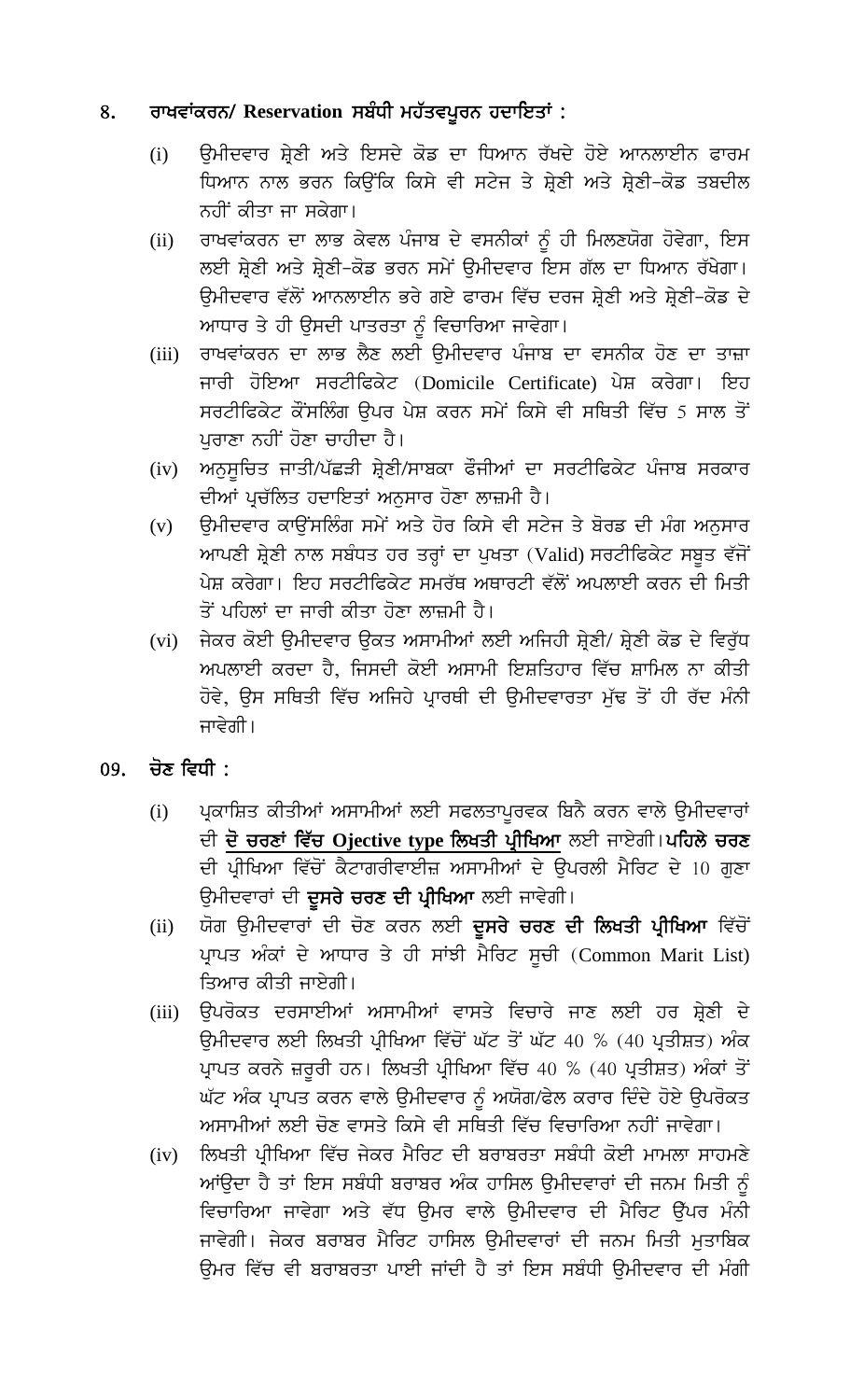ਵਿੱਦਿਅਕ ਯੋਗਤਾ ਦੀ ਪ੍ਰਤੀਸ਼ਤਤਾ ਨੂੰ ਵਿਚਾਰਦੇ ਹੋਏ ਵੱਧ ਅੰਕ ਹਾਸਿਲ ਕਰਨ ਵਾਲੇ ਉਮੀਦਵਾਰ ਦੀ ਮੈਰਿਟ ਉਪਰ ਮੰਨੀ ਜਾਵੇਗੀ ਅਤੇ ਜੇਕਰ ਉਪਰੋਕਤ ਦੋਵੇ ਸਥਿਤੀਆਂ ਵਿੱਚ ਵੀ ਅੰਕਾਂ ਦੀ ਬਰਾਬਰਤਾ ਦਾ ਵਿਵਾਦ ਨਹੀਂ ਸੁਲਝਦਾ ਹੈ ਤਾਂ ਅੰਤ ਵਿੱਚ ਮੈਟ੍ਰਿਕ ਦੇ ਅੰਕਾਂ ਨੂੰ ਵਿਚਾਰਦੇ ਹੋਏ ਮੈਟ੍ਰਿਕ ਵਿੱਚ ਵੱਧ ਅੰਕ ਹਾਸਿਲ ਕਰਨ ਵਾਲੇ ਉਮੀਦਵਾਰ ਦੀ ਮੈਰਿਟ ਉੱਪਰ ਮੰਨੀ ਜਾਵੇਗੀ।

- ਲਿਖਤੀ ਪ੍ਰੀਖਿਆ ਦੀ ਮੈਰਿਟ ਦੇ ਆਧਾਰ ਤੇ ਹੀ ਅਸਾਮੀਆਂ ਦਾ 3 ਗੁਣਾ ਜਾਂ ਬੋਰਡ  $(v)$ ਵੱਲੋਂ ਲਏ ਗਏ ਫੈਸਲੇ ਅਨੁਸਾਰ ਉਮੀਦਵਾਰ ਨੂੰ ਹਰ ਤਰ੍ਹਾਂ ਦੇ ਦਸਤਾਵੇਜਾਂ ਦੀ ਪੜਤਾਲ/ਵੈਰੀਫਿਕੇਸ਼ਨ ਕਰਨ ਲਈ ਕਾਉਂਸਲਿੰਗ ਲਈ ਬਲਾਇਆ ਜਾਏਗਾ। ਕਾਉਂਸਲਿੰਗ ਉਪਰੰਤ ਮੁਕੰਮਲ ਤੌਰ ਤੇ ਸਫਲ/ਯੋਗ ਪਾਏ ਗਏ ਉਮੀਦਵਾਰਾਂ ਦੇ ਨਾਮ, ਅਸਾਮੀਆਂ ਦੀ ਉਸ ਸਮੇਂ ਦੀ ਮੌਜਦਾ ਗਿਣਤੀ (ਜੋ ਕਿ ਸਬੰਧਤ ਵਿਭਾਗ ਦੇ ਹੁਕਮਾਂ/ਹਦਾਇਤਾਂ ਅਨੁਸਾਰ ਭਰਤੀ ਪ੍ਰਕੀਰਿਆ ਦੌਰਾਨ ਕਿਸੇ ਵੀ ਸਮੇਂ ਘਟਾਈ ਜਾਂ ਵਧਾਈ ਜਾ ਸਕਦੀ ਹੈ) ਅਨਸਾਰ ਸਬੰਧਤ ਵਿਭਾਗ ਨੰ ਸਿਫਾਰਸ਼ ਕੀਤੇ ਜਾਣਗੇ।
- ਕਾਉਂਸਲਿੰਗ ਲਈ ਬੁਲਾਏ ਗਏ ਉਮੀਦਵਾਰਾਂ ਨੂੰ ਉਨ੍ਹਾਂ ਦੀ ਯੋਗਤਾ/ਪਾਤਰਤਾ ਤੇ ਆਧਾਰ  $(vi)$ ਤੇ ਬਿਨੈ ਕਰਨ ਵਾਲੀ ਸ਼੍ਰੇਣੀ/ ਅਸਾਮੀ ਕੋਡ ਵਿੱਚ ਹੀ ਵਿਚਾਰਿਆ ਜਾਏਗਾ।

### ਲਿਖਤੀ ਪ੍ਰੀਖਿਆ : 10.

ਹਰ ਪੱਖੋਂ ਮੁਕੰਮਲ ਆਨਲਾਈਨ ਪ੍ਰਤੀਬੇਨਤੀਆਂ ਪ੍ਰਾਪਤ ਹੋਣ ਤੋਂ ਬਾਅਦ ਉਮੀਦਵਾਰਾਂ ਨੂੰ ਲਿਖਤੀ ਪ੍ਰੀਖਿਆ ਲਈ ਬੋਰਡ ਦੀ ਵੈੱਬਸਾਈਟ ਤੇ ਹੀ Online Admit Card ਜਾਰੀ ਕੀਤੇ ਜਾਣਗੇ। ਲਿਖਤੀ ਪੀਖਿਆ ਦਾ ਸੰਭਾਵਤ ਸਿਲੇਬਸ ਅਤੇ ਪੈਟਰਨ (Pattern) ਬਾਅਦ ਵਿੱਚ ਬੋਰਡ ਦੀ ਵੈਬਸਾਈਟ ਤੇ ਅਪਲੋਡ ਕੀਤਾ ਜਾਵੇਗਾ। ਇਸ ਸਬੰਧੀ ੳਮੀਦਵਾਰ ਲਗਾਤਾਰ ਬੋਰਡ ਦੀ ਵੈਬਸਾਈਟ ਚੈੱਕ ਕਰਦੇ ਰਹਿਣ। ਲਿਖਤੀ ਪ੍ਰੀਖਿਆ ਸਬੰਧੀ ਹਰ ਤਰ੍ਹਾਂ ਦੀ ਜਾਣਕਾਰੀ ਜਿਵੇਂ ਕਿ ਪ੍ਰੀਖਿਆ ਦੀ ਮਿਤੀ ਅਤੇ ਪ੍ਰੀਖਿਆ ਕੇਂਦਰ ਆਦਿ ਸਿਰਫ ਬੋਰਡ ਦੀ ਵੈੱਬਸਾਈਟ http://sssb.punjab.gov.in/ ਤੇ ਹੀ ਅਪਲੋਡ (upload) ਕੀਤੀ ਜਾਏਗੀ। ਇਸ ਕਰਕੇ ਉਮੀਦਵਾਰਾਂ ਵੱਲੋਂ (Latest updates) ਲਈ ਬੋਰਡ ਦੀ ਵੈੱਬਸਾਈਟ ਲਾਜ਼ਮੀ ਤੌਰ ਤੇ ਚੈੱਕ ਕਰਦੇ ਰਹਿਣਾ ਹੋਵੇਗਾ।ਕਿਸੇ ਵੀ ੳਮੀਦਵਾਰ ਨਾਲ ਵਿਅਕਤੀਗਤ ਤੌਰ ਤੇ ਪੱਤਰ-ਵਿਹਾਰ ਨਹੀਂ ਕੀਤਾ ਜਾਵੇਗਾ।

### ਅਪਲਾਈ ਕਰਨ ਦੀ ਵਿਧੀ : 11.

- ਉਮੀਦਵਾਰ ਬੋਰਡ ਦੀ ਵੈੱਬਸਾਈਟ http://sssb.punjab.gov.in/ ਤੇ ਮੁਹੱਈਆ  $(i)$ ਲਿੰਕ ਤੇ ਕਲਿਕ ਕਰਕੇ ਮਿਤੀ 14.01.2021 ਤੋਂ 11.02.2021 ਸ਼ਾਮ 5:00 ਵਜ਼ੇ ਤੱਕ ਕੇਵਲ ਆਨਲਾਈਨ ਹੀ ਅਪਲਾਈ ਕਰ ਸਕਦੇ ਹਨ। ਹੋਰ ਕਿਸੇ ਵੀ ਵਿਧੀ ਰਾਹੀਂ ਭੇਜੀ ਗਈ ਅਰਜ਼ੀ ਰੱਦ ਸਮਝੀ ਜਾਵੇਗੀ।
- ਉਮੀਦਵਾਰ ਆਨਲਾਈਨ ਅਪਲਾਈ ਕਰਦੇ ਸਮੇਂ ਸਭ ਤੋਂ ਪਹਿਲਾਂ ਅਪਲਾਈ ਕਰਨ  $(ii)$ ਦੀਆਂ ਹਦਾਇਤਾਂ ਨੂੰ ਧਿਆਨਪੂਰਵਕ ਪੜ੍ਹਦੇ ਹੋਏ ਬੋਰਡ ਦੀ ਵੈਬਸਾਈਟ ਤੇ ਮੌਜ਼ੂਦ ਭਰਤੀ ਦੇ ਲਿੰਕ ਤੇ ਕਲਿਕ ਕਰਕੇ ਆਪਣੀ ਨਿੱਜੀ ਡਿਟੇਲ ਭਰਕੇ Save ਕਰਨਗੇ, ਜਿਸ ਨਾਲ ਰਜਿਸਟ੍ਰੇਸ਼ਨ ਨੰਬਰ ਜਨਰੇਟ ਹੋ ਜਾਵੇਗਾ।ਇਸ ਉਪਰੰਤ ਉਮੀਦਵਾਰ ਆਪਣੀ ਪਾਸਪੋਰਟ ਸਾਈਜ਼ ਫੋਟੋਗ੍ਰਾਫ, ਹਸਤਾਖ਼ਰ ਅਤੇ ਲੋੜੀਂਦੇ ਵਿੱਦਿਅਕ ਯੋਗਤਾ ਜਿਵੇਂ ਕਿ ਮੈਟਰਿਕ/ਦਸਵੀਂ ਦਾ ਜਨਮ ਮਿਤੀ ਵਾਲਾ ਸਰਟੀਫਿਕੇਟ ਅਤੇ ੳਪਰੋਕਤ ਅਸਾਮੀਆਂ ਲਈ ਨਿਰਧਾਰਿਤ ਵਿੱਦਿਅਕ ਯੋਗਤਾ- ਗਰੈਜੁਏਸ਼ਨ (Education Qualification i.e. Graduation) ਦਾ ਵਿੱਦਿਅਕ ਯੋਗਤਾ ਸਰਟੀਫਿਕੇਟ ਸਕੈਨ ਕਰਕੇ ਅਪਲੋਡ ਕਰਨਗੇ। ਇਨ੍ਹਾਂ ਦਸਤਾਵੇਜਾਂ ਦੇ ਅਪਲੋਡ ਹੋਣ ਉਪਰੰਤ ਆਨਲਾਈਨ ਫਾਰਮ ਸਬਮਿਟ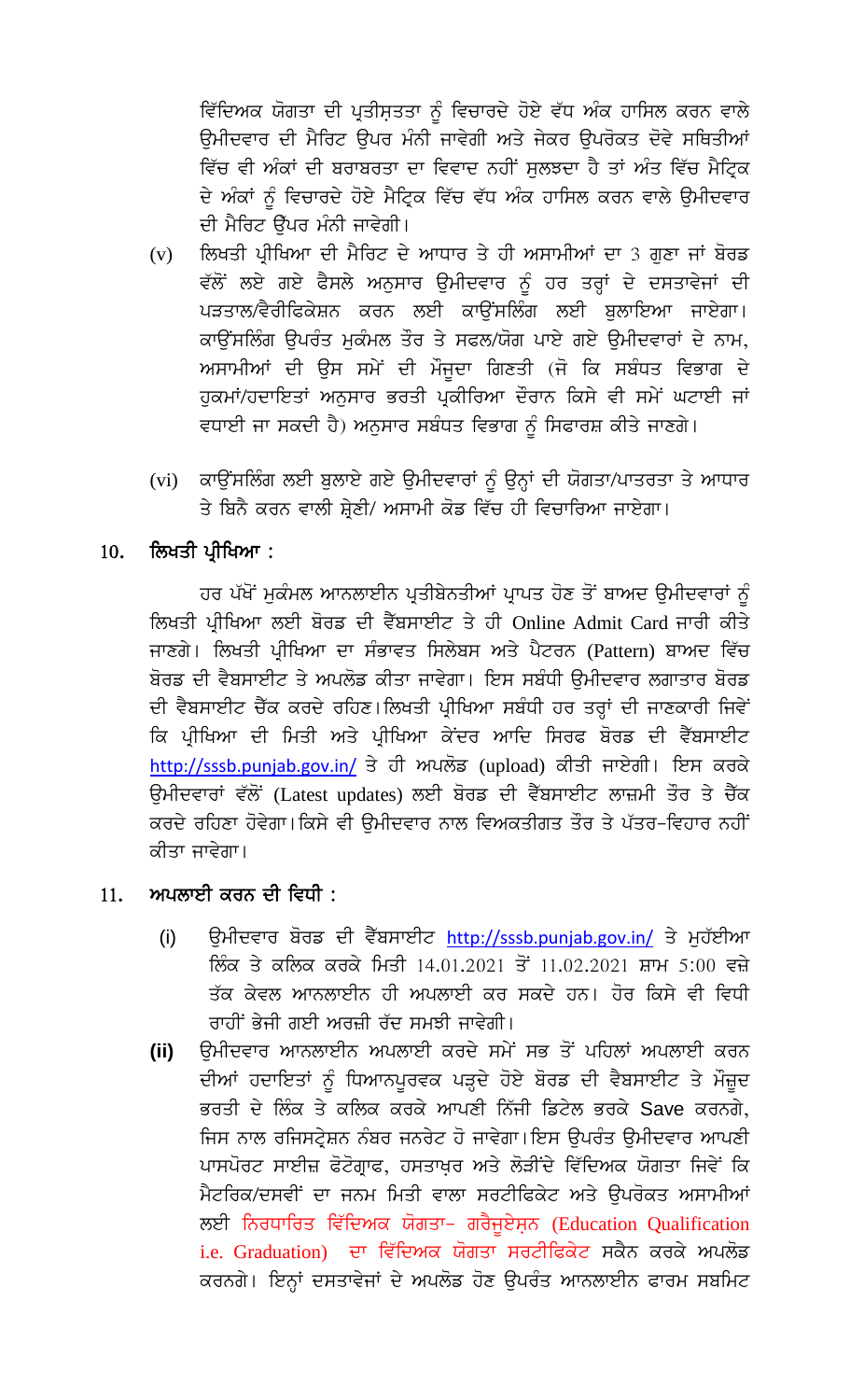ਕਰਨ ਤੋਂ ਪਹਿਲਾਂ ੳਮੀਦਵਾਰ ਕਿਸੇ ਵੀ ਤਰਾਂ ਦੀ ਸੋਧ (ਨਾਮ, ਪਿਤਾ ਦਾ ਨਾਮ, ਜਨਮ ਮਿਤੀ ਅਤੇ ਕੈਟਾਗਰੀ ਨੂੰ ਛੱਡ ਕੇ) ਕਰ ਸਕਦੇ ਹਨ। ਇੱਕ ਵਾਰ ਆਨਲਈਨ ਫਾਰਮ ਸਬਮਿਟ ਹੋ ਜਾਣ ਉਪਰੰਤ ਉਮੀਦਵਾਰ ਉਸ ਵਿੱਚ ਕਿਸੇ ਵੀ ਤਰਾਂ ਦੀ ਸੋਧ/ਤਬਦੀਲੀ ਨਹੀਂ ਕਰ ਸਕੇਗਾ ਅਤੇ ਮੁਕੰਮਲ Online Application form submit ਹੋਣ ਉਪਰੰਤ ਹੀ ਫੀਸ ਜਮ੍ਹਾ/ਅਦਾ ਕੀਤੀ ਜਾ ਸਕੇਗੀ।

## ਨੋਟ:– ਫੀਸ ਭਰਨ ਲਈ ਉਮੀਦਵਾਰ ਨੂੰ Login ਕਰਨ ਲਈ Application Number ਅਤੇ ਜਨਮ ਮਿਤੀ DDMMYYYY ਫਾਰਮੈਟ ਵਿੱਚ ਭਰਨੀ ਹੋਵੇਗੀ।

- ਉਮੀਦਵਾਰ Online Application form submit ਕਰਨ ਉਪਰੰਤ ਵੈੱਬਸਾਈਟ ਤੇ  $(iii)$ ਮੌਜ਼ੂਦ Make Payment Link ਦੇ ਅਧੀਨ \*\*\*\*\*PAY FEE\*\*\*\*\*\* ਲਿੰਕ ਤੇ ਕਲਿੱਕ ਕਰਕੇ ਫੀਸ ਦਾ ਭੁਗਤਾਨ ਕਰ ਸਕਣਗੇ। ਉਮੀਦਵਾਰ Online Application form submit/ਜਮ੍ਹਾਂ ਹੋਣ ਦੀ ਮਿਤੀ ਤੋਂ ਬਾਅਦ ਇੱਕ ਦਿਨ ਛੱਡ ਕੇ ਅਗਲੀ ਮਿਤੀ ਤੋਂ ਫੀਸ ਅਦਾ ਕਰਨ ਦੀ ਆਖਰੀ ਮਿਤੀ 15.02.2021 ਤੱਕ ਕਿਸੇ ਵੀ ਕੰਮ-ਕਾਜ ਵਾਲੇ ਦਿਨ ਸਟੇਟ ਬੈਂਕ ਆਫ ਇੰਡੀਆ (State Bank of India) ਦੀ ਕਿਸੇ ਵੀ ਸ਼ਾਖਾ ਵਿੱਚ ਚਲਾਨ ਰਾਹੀਂ ਜਾਂ Net Banking, Credit Card, Debit Card, Rupay Card, PhonePay, Google Pay, Paytem or Bank Challan ਆਦਿ ਕਿਸੇ ਵੀ Mode ਰਾਹੀਂ ਫੀਸ ਜਮ੍ਹਾਂ ਕਰਵਾ ਸਕਣਗੇ।ਜੇਕਰ ਕਿਸੇ ਕਾਰਨ ਉਮੀਦਵਾਰ ਦੀ ਦੀ ਆਨਲਾਈਨ ਫੀਸ ਜਮ੍ਹਾਂ ਨਹੀਂ ਹੋ ਪਾਂਦੀ ਤਾਂ ਉਸ ਦੀ ਅਰਜੀ ਰੱਦ ਸਮਝੀ ਜਾਵੇਗੀ।
- ਉਮੀਦਵਾਰ ਦੁਆਰਾ ਲੋੜੀਂਦੀ ਫੀਸ ਜਮ੍ਹਾਂ ਕਰਵਾਉਣ ਉਪਰੰਤ ਹੀ Online ਅਪਲਾਈ  $(iv)$ ਕਰਨ ਦੀ ਪ੍ਰਕਿਰਿਆ ਮੁਕੰਮਲ ਹੋ ਸਕੇਗੀ ਅਤੇ Online Application form ਸਵੀਕਾਰ ਕੀਤਾ ਜਾਵੇਗਾ।ਇਸ ੳਪਰੰਤ ਹੀ ਫੀਸ ਅਦਾ ਕਰਨ ਦੀ ਮਿਤੀ ਤੋਂ ਬਾਅਦ ਦਿਨ ਛੱਡ ਕੇ ਅਗਲੀ ਮਿਤੀ ਤੋਂ Online Application form ਜ਼ੋ generate/download ਹੋ ਸਕੇਗਾ। ਉਮੀਦਵਾਰ ਇਸ ਫਾਰਮ ਦਾ ਪਿੰਟ ਲੈ ਕੇ ਭਵਿੱਖ ਲਈ ਸੰਭਾਲ ਕੇ ਰੱਖਣ ਲਈ ਜ਼ਿੰਮੇਵਾਰ ਹੋਣਗੇ।
- ਜੇਕਰ ਉਮੀਦਵਾਰ ਵੱਲੋਂ ਆਨਲਾਈਨ ਫਾਰਮ ਭਰਨ ਸਮੇਂ ਕੋਈ ਗਲਤੀ ਹੋ ਜਾਂਦੀ ਹੈ  $(v)$ ਤਾਂ ਸਿਰਫ਼ Application form online submit ਕਰਨ ਤੋਂ ਪਹਿਲਾਂ ਹੀ ਉਸ ਪਾਸ ਫਾਰਮ ਵਿੱਚ ਸੋਧ ਕਰਨ ਦਾ ਮੌਕਾ ਹੋਵੇਗਾ। ੳਮੀਦਵਾਰ ਦਆਰਾ ਇੱਕ ਵਾਰ Online Application form ਸਬਮਿਟ ਕਰਨ ਉਰਪੰਤ ਕਿਸੇ ਵੀ ਹਾਲਤ ਵਿੱਚ ਇਸ ਵਿੱਚ ਕਿਸੇ ਵੀ ਤਰ੍ਹਾਂ ਦੀ ਸੋਧ ਨਹੀਂ ਕੀਤੀ ਜਾ ਸਕੇਗੀ ਅਤੇ ਨਾ ਹੀ ਭਵਿੱਖ ਵਿੱਚ ਸੋਧ ਕਰਨ ਸਬੰਧੀ ੳਮੀਦਵਾਰ ਦੀ ਕੋਈ ਪ੍ਰਤੀਬੇਨਤੀ/ਮੰਗ ਦਫ਼ਤਰ ਵੱਲੋਂ ਸਵੀਕਾਰ ਕੀਤੀ ਜਾਏਗੀ।
- (vi) ਕਿਸੇ ਵੀ ਉਮੀਦਵਾਰ ਨੂੰ ਫੀਸ ਦੀ ਮੁਆਫੀ/ਛੋਟ ਨਹੀਂ ਦਿੱਤੀ ਜਾਵੇਗੀ ਅਤੇ ਫੀਸ ਦਾ ਭੁਗਤਾਨ ਨਾ ਕਰਨ ਦੀ ਹਾਲਤ ਵਿੱਚ ਉਸਦਾ Application form ਅਧੁਰਾ ਸਮਝਦੇ ਹੋਏ ਸਵੀਕਾਰ ਨਹੀਂ ਕੀਤਾ ਜਾਏਗਾ ਅਤੇ ਉਸਦੀ ਆਰਜੀ/ਪਾਤਰਤਾ ਮੁੱਢ ਤੋਂ ਹੀ ਰੱਦ ਸਮਝੀ ਜਾਵੇਗੀ।
- ਕਿਸੇ ਹੋਰ ਵਿਧੀ ਰਾਹੀਂ ਭੇਜੀ ਗਈ ਅਰਜੀ ਜਾਂ ਕਿਸੇ ਹੋਰ ਵਿਧੀ ਰਾਹੀਂ ਜਮ੍ਹਾਂ  $(vii)$ ਕਰਵਾਈ ਗਈ ਫੀਸ ਨੂੰ ਵੈਲਿਡ (Valid) ਨਹੀਂ ਮੰਨਿਆ ਜਾਵੇਗਾ ਅਤੇ ਅਜਿਹੀ ਅਰਜੀ ਨੂੰ ਸਵੀਕਾਰ ਨਾ ਕਰਦੇ ਹੋਏ ਰੱਦ ਕਰ ਦਿੱਤਾ ਜਾਏਗਾ।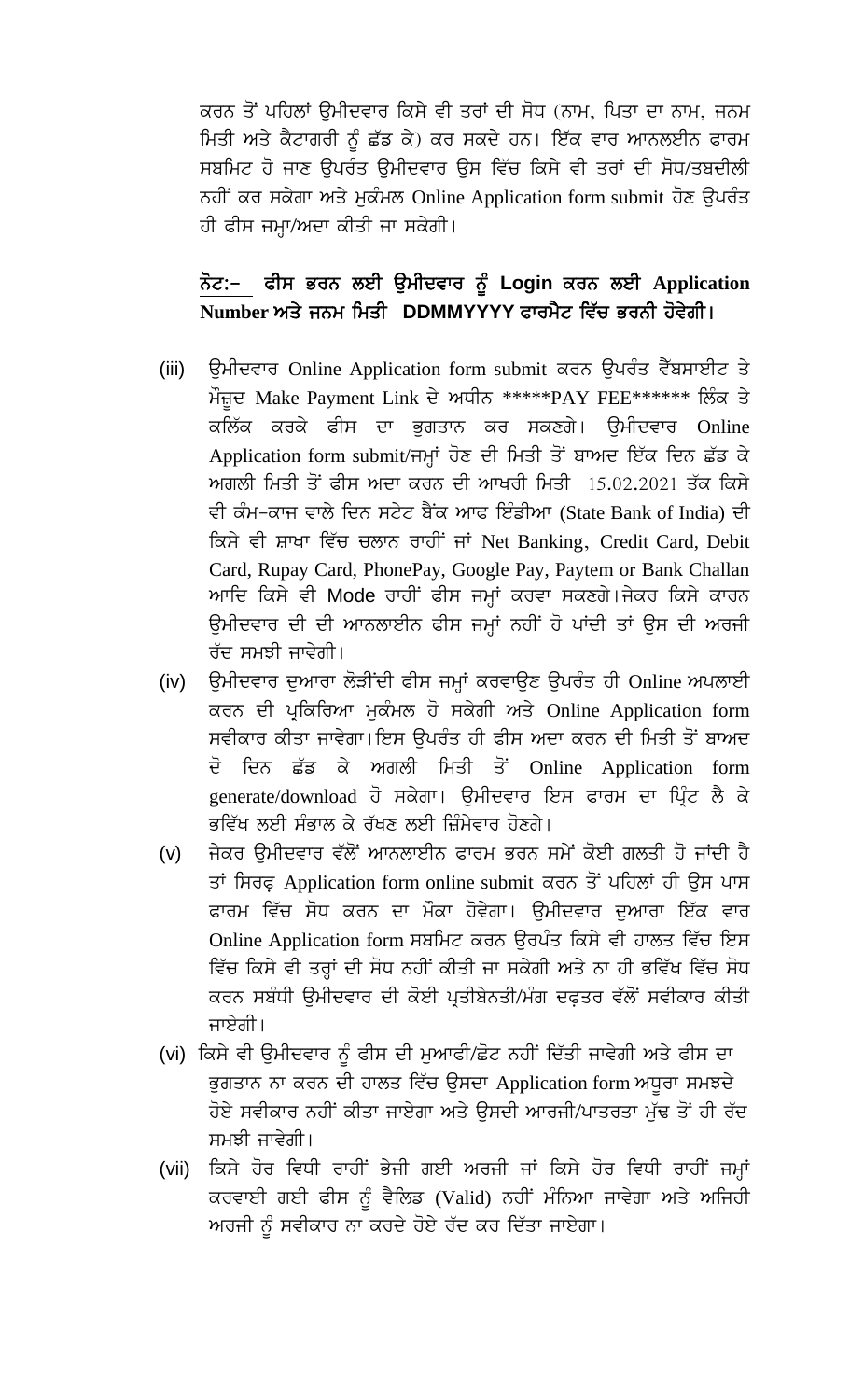(viii) Net Banking/Credit Card/Debit Card ਰਾਹੀਂ ਅਦਾ ਕੀਤੀ ਗਈ ਫੀਸ ਕਿਸੇ ਵੀ ਕਾਰਨ ਕਰਕੇ ਅਸਫਲ ਹੋਣ ਦੀ ਸਥਿਤੀ ਵਿੱਚ ਉਮੀਦਵਾਰ ਦੀ Application ਪ੍ਰਵਾਨ ਨਹੀਂ ਕੀਤੀ ਜਾਵੇਗੀ।

### ਉਮੀਦਵਾਰ ਨੂੰ ਅਯੋਗ ਕਰਾਰ ਦੇਣ ਜਾਂ ਪਾਤਰਤਾ ਰੱਦ ਕਰਨ ਦੀਆਂ ਸ਼ਰਤਾਂ : 12.

ਹੇਠ ਲਿਖੇ ਕਿਸੇ ਵੀ ਸਥਿਤੀ ਵਿੱਚ ਉਮੀਦਵਾਰ ਨੂੰ ਅਯੋਗ ਕਰਾਰ ਦਿੰਦੇ ਹੋਏ ਉਸਦੀ ਪਾਤਰਤਾ ਰੱਦ ਕਰ ਦਿੱਤੀ ਜਾਏਗੀ :-

- ਪੁਰੀ ਫੀਸ ਪ੍ਰਾਪਤ ਨਾ ਹੋਣ ਜਾਂ ਨਿਰਧਾਰਤ ਵਿਧੀ ਅਨੁਸਾਰ ਫੀਸ ਜਮ੍ਹਾਂ ਨਾ ਕਰਵਾਉਣ,  $(i)$
- ਬਿਨੈ-ਪੱਤਰ ਵਿੱਚ ਅਧੁਰੀ ਜਾਂ ਗਲਤ ਸੁਚਨਾ ਭਰਨਾ,  $(ii)$
- (iii) ਆਨਲਾਈਨ ਬਿਨੈ ਕਰਨ ਦੀ ਪੂਰੀ ਪ੍ਰਕਿਰਿਆ ਮੁਕੰਮਲ ਨਾ ਕਰਨਾ,
- ਅਧੀਨ ਸੇਵਾਵਾਂ ਚੋਣ ਬੋਰਡ, ਜਾਂ ਕਿਸੇ ਹੋਰ ਸੰਸਥਾ ਵੱਲੋਂ ਅਯੋਗ ਕਰਾਰ ਦਿੱਤਾ ਹੋਣਾ,  $(iv)$
- ਲੋੜੀਂਦੀ ਵਿੱਦਿਅਕ ਯੋਗਤਾ, ਉਮਰ, ਰਾਖਵਾਂਕਰਨ ਜਾਂ ਭਰਤੀ ਦੀਆਂ ਹੋਰ ਸ਼ਰਤਾਂ  $(v)$ ਪੁਰੀਆਂ ਨਾ ਹੋਣਾ,
- ਆਨਲਾਈਨ ਬਿਨੈ ਕਰਨ ਦੀ ਪ੍ਰਕਿਰਿਆ ਦੀ ਥਾਂ ਕਿਸੇ ਹੋਰ ਪ੍ਰਕਿਰਿਆ ਰਾਹੀਂ ਬਿਨੈ  $(vi)$ ਕਰਨਾ.
- (vii) ਲਿਖਤੀ ਪ੍ਰੀਖਿਆ ਵਿੱਚ 40 % ( 40 ਪ੍ਰਤੀਸ਼ਤ) ਅੰਕਾਂ ਤੋਂ ਘੱਟ ਅੰਕ ਪ੍ਰਾਪਤ ਕਰਨ ਵਾਲੇ ਉਮੀਦਵਾਰ ਨੂੰ ਅਯੋਗ/ਫੇਲ ਕਰਾਰ ਦਿੰਦੇ ਹੋਏ ਉਪਰੋਕਤ ਅਸਾਮੀਆਂ ਲਈ ਚੋਣ ਵਾਸਤੇ ਵਿਚਾਰਿਆ ਨਹੀਂ ਜਾਵੇਗਾ।

### ਬਿਨੈਕਾਰਾਂ ਦੇ ਧਿਆਨ ਹਿੱਤ ਅਤਿ ਜ਼ਰੂਰੀ ਹਦਾਇਤਾਂ : 13.

- ਉਮੀਦਵਾਰਾਂ ਵੱਲੋਂ ਹਾਸਲ ਕੀਤਾ ਗਿਆ ਡਿਗਰੀ ਸਰਟੀਫਿਕੇਟ ਯੂ.ਜੀ.ਸੀ. ਦੁਆਰਾ  $(i)$ ਸਮੇਂ-ਸਮੇਂ ਤੇ ਜਾਰੀ guidelines/instructions ਅਨੁਸਾਰ ਮਾਨਤਾ ਪ੍ਰਾਪਤ ਸੰਸਥਾ/ਯੁਨੀਵਰਸਿਟੀ ਤੋਂ ਜਾਰੀ ਕੀਤਾ ਹੋਣਾ ਲਾਜ਼ਮੀ ਹੈ।
- ਉਪਰੋਕਤ ਦਰਸਾਈਆਂ ਅਸਾਮੀਆਂ ਲਈ ਪੰਜਾਬ ਸਿਵਲ ਸੇਵਾਵਾਂ (Common  $(ii)$ conditions) ਰੁਲਜ਼, 1994 ਵਿੱਚ ਕੀਤੇ ਉਪਬੰਧ ਅਨੁਸਾਰ ਦਸਵੀਂ ਪੱਧਰ ਦੀ ਪੰਜਾਬੀ ਪਾਸ ਕੀਤੀ ਹੋਵੇ।
- ਮੁੱਢਲੀ ਤਨਖਾਹ ਅਤੇ ਹੋਰ ਭੱਤਿਆਂ ਸਬੰਧੀ ਵਿੱਤ ਵਿਭਾਗ (ਵਿੱਤ ਪ੍ਰਸੋਨਲ–1 ਸ਼ਾਖਾ),  $(iii)$ ਪੰਜਾਬ ਸਰਕਾਰ ਦਾ ਪੱਤਰ ਨੰ: 7/204/2012-4ਐਫ.ਪੀ.1/66, ਮਿਤੀ 15.01.2015 ਅਤੇ ਇਸ ਸਬੰਧੀ ਸਮੇਂ-ਸਮੇਂ ਤੇ ਜਾਰੀ ਹੋਰ ਹਦਾਇਤਾਂ ਲਾਗ ਹੋਣਗੀਆਂ।
- (iv) ਉਪਰੋਕਤ ਦਰਸਾਏ ਵਿਭਾਗਾਂ ਦੀਆਂ ਅਸਾਮੀਆਂ ਦੀ ਗਿਣਤੀ ਬੋਰਡ ਵੱਲੋਂ ਕਿਸੇ ਵੀ ਸਮੇਂ ਘਟਾਈ ਜਾਂ ਵਧਾਈ ਜਾ ਸਕਦੀ ਹੈ।
- ਇਨ੍ਹਾਂ ਅਸਾਮੀਆਂ ਦੀ ਕੈਟਗਾਰੀ ਵਾਈਜ਼ ਵੰਡ ਅਤੇ ਰਾਖਵਾਂਕਰਨ ਉਪਰੋਕਤ ਦਰਸਾਏ  $(v)$ ਵਿਭਾਗਾਂ ਵੱਲੋਂ ਨਿਰਧਾਰਤ ਕੀਤਾ ਗਿਆ ਹੈ। ਇਨ੍ਹਾਂ ਅਸਾਮੀਆਂ ਲਈ ਹਰ ਸ਼੍ਰੇਣੀ ਲਈ ਰਾਖਵਾਂਕਰਨ ਪੰਜਾਬ ਸਰਕਾਰ ਦੀਆਂ ਰਾਖਵਾਂਕਰਨ ਨੀਤੀ ਸਬੰਧੀ ਹਦਾਇਤਾਂ/ਨਿਯਮਾਂ ਅਨੁਸਾਰ ਲਾਗੂ ਹੋਵੇਗਾ। Economical Weaker Sections ਲਈ ਰਾਖਵਾਂਕਰਨ ਸਮਾਜਿਕ ਨਿਆਂ, ਅਧਿਕਾਰਤਾ ਅਤੇ ਘੱਟ ਗਿਣਤੀ ਵਿਭਾਗ, ਪੰਜਾਬ ਸਰਕਾਰ ਦੇ ਪੱਤਰ ਨੰ: 1/3/2019-ਆਰ.ਸੀ.1/120, ਮਿਤੀ 28 ਮਈ, 2019 ਰਾਹੀਂ ਜਾਰੀ ਹਦਾਇਤਾਂ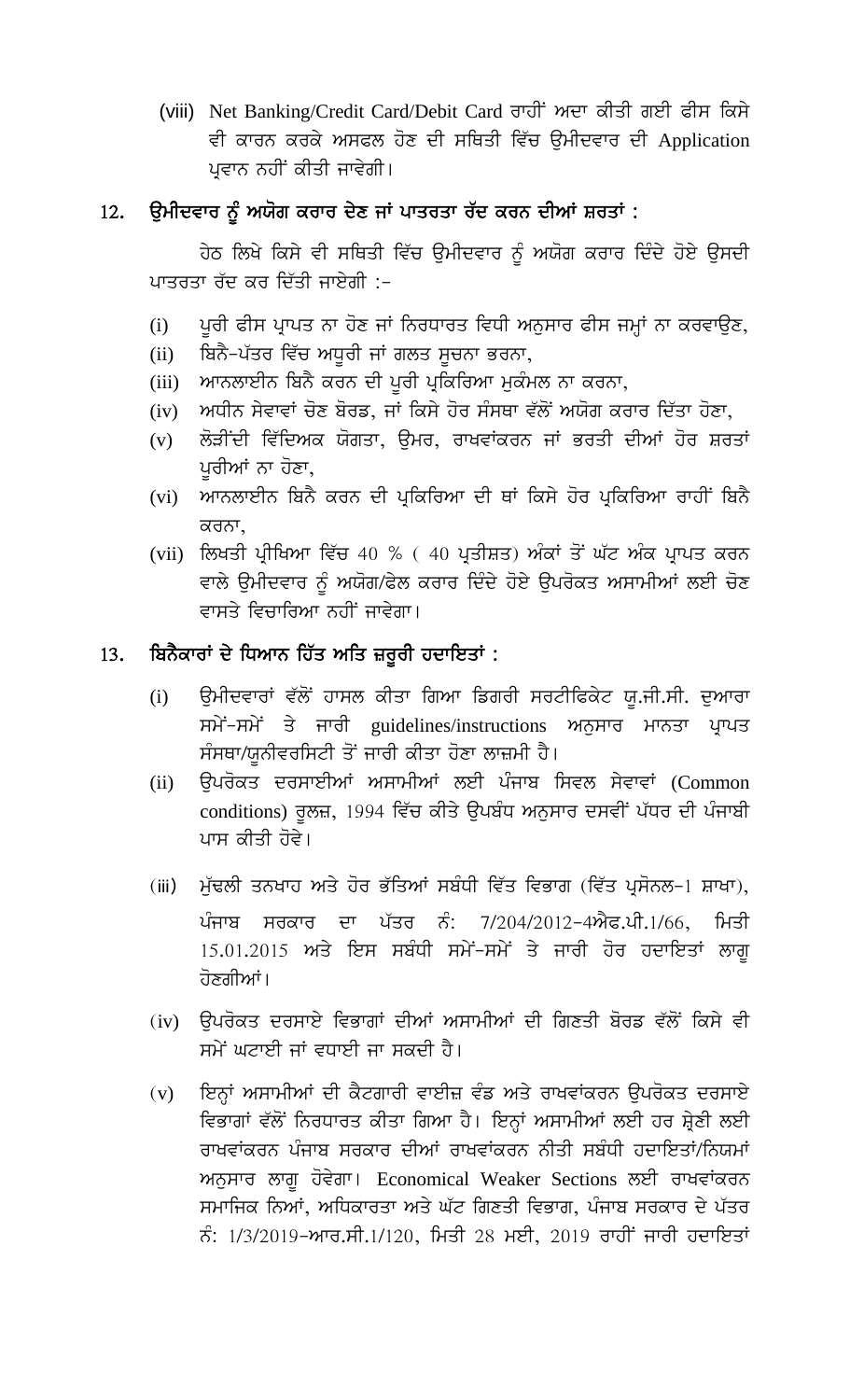ਅਤੇ ਇਸਨੂੰ ਲਾਗੂ ਕਰਨ ਸਬੰਧੀ ਭਵਿੱਖ ਵਿੱਚ ਜਾਰੀ ਕੀਤੀ ਜਾਣ ਵਾਲੀ ਹਰ ਹਦਾਇਤ/ਨਿਯਮ ਦੇ ਅਨੁਸਾਰ ਲਾਗੂ ਹੋਵੇਗਾ।

- (vi) ਇਨ੍ਹਾਂ ਅਸਾਮੀਆਂ ਲਈ ਉਮੀਦਵਾਰ ਕੇਵਲ ਬੋਰਡ ਦੀ ਵੈੱਬਸਾਈਟ http://sssb.punjab.gov.in/ ਤੇ ਆਨਲਾਈਨ ਹੀ ਅਪਲਾਈ ਕਰ ਸਕਦੇ ਹਨ। ਇਸ ਤੋਂ ਬਿਨ੍ਹਾਂ ਕਿਸੇ ਵੀ ਵਿਧੀ ਰਾਹੀਂ ਭੇਜੀ ਗਈ ਅਰਜੀ ਰੱਦ ਸਮਝੀ ਜਾਵੇਗੀ।
- (vii) ਆਨਲਾਈਨ ਫਾਰਮ ਭਰਨ ਸਮੇਂ ਹੋਈ ਕਿਸੇ ਵੀ ਗਲਤੀ ਲਈ ਉਮੀਦਵਾਰ ਖੁਦ ਜ਼ਿੰਮੇਵਾਰ ਹੋਵੇਗਾ। ਅਧੀਨ ਸੇਵਾਵਾਂ ਚੋਣ ਬੋਰਡ, ਪੰਜਾਬ ਦੀ ਇਸ ਸਬੰਧੀ ਕੋਈ ਜ਼ਿੰਮੇਵਾਰੀ ਨਹੀਂ ਹੋਵੇਗੀ ਅਤੇ ਨਾ ਹੀ ਕਿਸੇ ਵੀ ਕਾਲਮ ਵਿੱਚ ਸੋਧ ਕੀਤੀ ਜਾਏਗੀ। ਉਮੀਦਵਾਰ ਵੱਲੋਂ ਇੱਕ ਵਾਰ ਭਰਿਆ ਗਿਆ ਡਾਟਾ ਕਿਸੇ ਵੀ ਹਾਲਤ ਵਿੱਚ ਬਦਲਣ ਦੀ ਆਗਿਆ ਨਹੀਂ ਹੋਵੇਗੀ।
- (viii) ਉਮੀਦਵਾਰ ਨੂੰ ਇਹ ਸਲਾਹ ਦਿੱਤੀ ਜਾਂਦੀ ਹੈ ਕਿ ਉਹ ਇਨ੍ਹਾਂ ਅਸਾਮੀਆਂ ਲਈ ਖੁਦ ਆਨਲਾਈਨ ਅਪਲਾਈ ਕਰਨ। ਉਮੀਦਵਾਰ ਵੱਲੋਂ ਫਾਰਮ ਭਰਨ ਲਈ ਕਿਸੇ ਹੋਰ ਵਿਅਕਤੀ/ਸਾਈਬਰ ਕੈਫੇ ਅਟੈਂਡੈਂਟ ਦੀ ਮੱਦਦ ਲੈਣ ਦੀ ਸਥਿਤੀ ਵਿੱਚ ਕੋਈ ਵੀ ਗਲਤੀ ਹੋ ਜਾਣ ਉਪਰੰਤ ਕਿਸੇ ਵੀ ਹਾਲਤ ਵਿੱਚ ਫਾਰਮ ਦੇ ਕਿਸ ਵੀ ਕਾਲਮ ਵਿੱਚ ਸੋਧ ਨਹੀਂ ਕੀਤੀ ਜਾਏਗੀ।
- ਉਮੀਦਵਾਰ ਵੱਲੋਂ ਅਧੁਰਾ ਫਾਰਮ ਭਰਨ ਜਾਂ ਆਨਲਾਈਨ ਬਿਨੈ ਕਰਨ ਦੀ ਪ੍ਰਕਿਰਿਆ  $(ix)$ ਪੂਰੀ ਨਾ ਕਰਨ ਜਾਂ ਪੂਰੀ ਫੀਸ ਨਾ ਭਰ ਸਕਣ ਜਾਂ ਲੋੜੀਂਦੇ ਦਸਤਾਵੇਜ ਅਪਲੋਡ ਨਾ ਕਰਨ ਦੀ ਸਥਿਤੀ ਵਿੱਚ ਉਸਦਾ ਬਿਨੈ-ਪੱਤਰ ਸਵੀਕਾਰ ਨਹੀਂ ਕੀਤਾ ਜਾਏਗਾ ਅਤੇ ਉਸਨੂੰ ਇੰਨ੍ਹਾਂ ਅਸਾਮੀਆਂ ਲਈ ਉਮੀਦਵਾਰ ਨਹੀਂ ਮੰਨਿਆ ਜਾਵੇਗਾ।
- ਆਨਲਾਈਨ ਅਪਲਾਈ ਕਰਨ ਸਮੇਂ ਉਮੀਦਵਾਰ ਲੋੜੀਂਦੇ ਸਰਟੀਫਿਕੇਟ ਸਕੈਨ ਕਰਕੇ  $(x)$ ਨਾਲ ਹੀ ਅਪਲੋਡ ਕਰਨਗੇ।
- (xi) ਉਮੀਦਵਾਰਾਂ ਨੂੰ ਇਹ ਹਦਾਇਤ ਕੀਤੀ ਜਾਂਦੀ ਹੈ ਕਿ ਭਰਤੀ ਸਬੰਧੀ ਹਰ ਤਰ੍ਹਾਂ ਦੀ ਜਾਣਕਾਰੀ ਜਿਵੇਂ ਕਿ ਪ੍ਰੀਖਿਆ ਦੀ ਮਿਤੀ/ਸ਼ਡਿਊਲ, Admit Card, ਨਤੀਜਾ, ਮੈਰਿਟ ਸੂਚੀ ਜਾਂ ਭਰਤੀ ਪ੍ਰਕਿਰਿਆ ਸਬੰਧੀ ਭਵਿੱਖ ਵਿੱਚ ਸਮੇਂ-ਸਮੇਂ ਤੇ ਜਾਰੀ ਹੋਣ ਵਾਲੀ ਜਾਣਕਾਰੀ/ਨੋਟਿਸ/ਤਬਦੀਲੀ ਸਿਰਫ ਬੋਰਡ ਦੀ ਵੈੱਬਸਾਈਟ ਤੇ ਹੀ ਅਪਲੋਡ (upload) ਕੀਤੀ ਜਾਏਗੀ। ਇਸ ਸਬੰਧੀ ਉਮੀਦਵਾਰਾਂ ਨੂੰ ਵੱਖਰੇ ਤੌਰ ਤੇ ਕੋਈ ਸੂਚਨਾ ਨਹੀਂ ਭੇਜੀ ਜਾਏਗੀ। ਸੋ ਜਦ ਤੱਕ ਭਰਤੀ ਪ੍ਰਕਿਰਿਆ ਮੁੰਕਮਲ ਨਹੀਂ ਹੋ ਜਾਂਦੀ ਤਦ ਤੱਕ ਉਮੀਦਾਵਰਾਂ ਨੂੰ Latest updates ਲਈ ਬੋਰਡ ਦੀ ਵੈੱਬਸਾਈਟ ਲਾਜ਼ਮੀ ਤੌਰ ਤੇ ਚੈੱਕ ਕਰਦੇ ਰਹਿਣਾ ਹੋਵੇਗਾ। ਅਜਿਹਾ ਨਾ ਕਰਨ ਦੀ ਸਥਿਤੀ ਵਿੱਚ ਉਮੀਦਵਾਰਾਂ ਨੰ ਹੋਣ ਵਾਲੇ ਕਿਸੇ ਵੀ ਨੁਕਸਾਨ ਦੀ ਜਿੰਮੇਵਾਰੀ ਅਧੀਨ ਸੇਵਾਵਾਂ ਚੋਣ ਬੋਰਡ ਦੀ ਨਹੀਂ ਹੋਵੇਗੀ ਅਤੇ ਨਾ ਹੀ ਇਸ ਸਬੰਧੀ ਕੋਈ ਸਣਵਾਈ ਦਾ ਮੌਕਾ ਦਿੱਤਾ ਜਾਏਗਾ।
- (xii) ਉਮੀਦਵਾਰ ਸ਼੍ਰੇਣੀ ਅਤੇ ਇਸਦੇ ਕੋਡ ਅਤੇ ਅਸਾਮੀ ਕੋਡ ਦਾ ਧਿਆਨ ਰੱਖਦੇ ਹੋਏ ਆਨਲਾਈਨ ਫਾਰਮ ਧਿਆਨ ਨਾਲ ਭਰਨ ਕਿਉਂਕਿ ਕਿਸੇ ਵੀ ਸਟੇਜ ਤੇ ਸ਼੍ਰੇਣੀ ਅਤੇ ਸ਼੍ਰੇਣੀ-ਕੋਡ ਅਤੇ ਅਸਾਮੀ ਕੋਡ ਤਬਦੀਲ ਨਹੀਂ ਕੀਤਾ ਜਾ ਸਕੇਗਾ।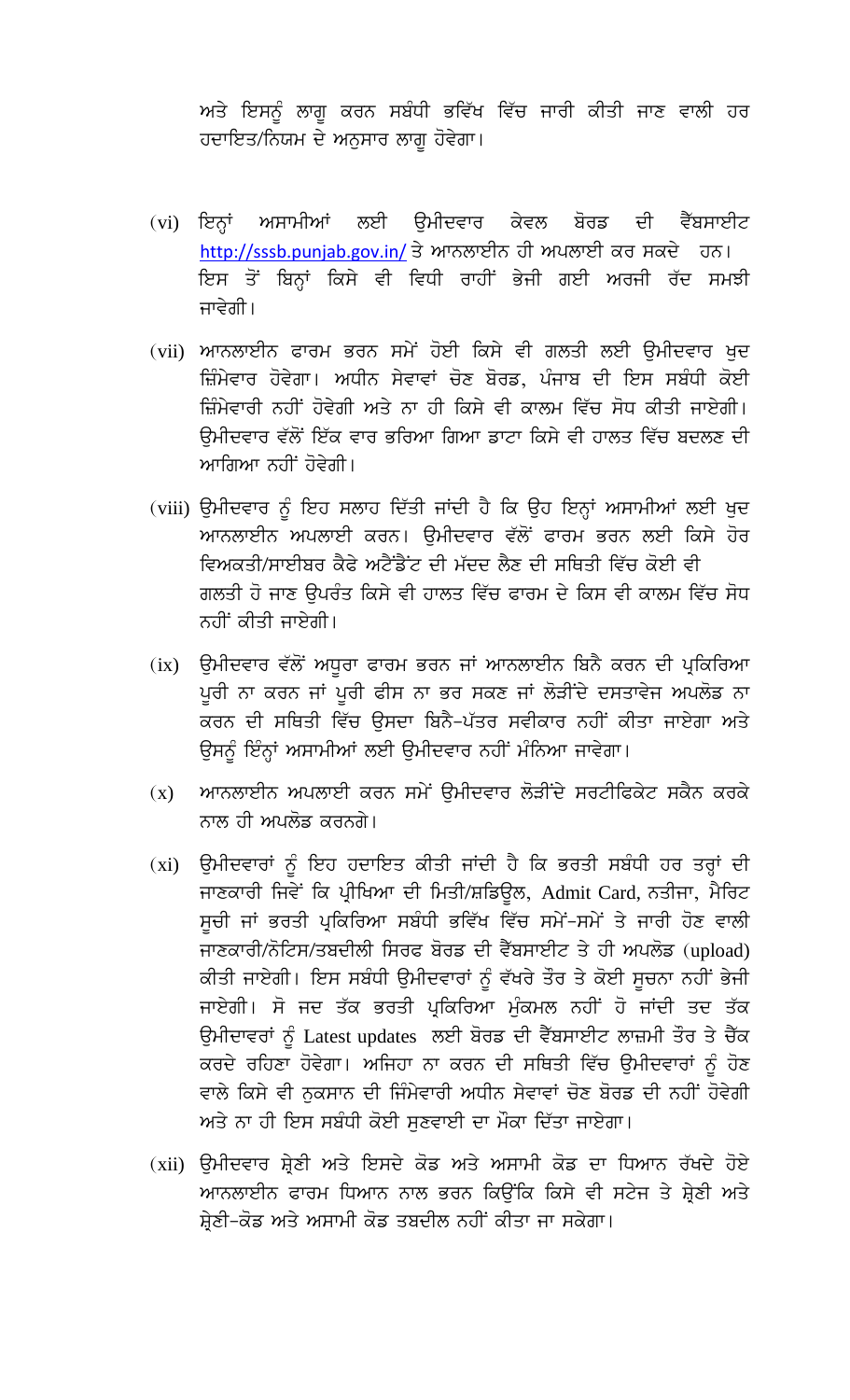- (xiii) ਵੱਖ–ਵੱਖ ਵਰਗਾਂ/ਸ਼੍ਰੇਣੀਆਂ/ਅਸਾਮੀ ਕੋਡ ਵਿੱਚ ਅਸਾਮੀਆਂ ਉਸ ਵਰਗ ਵਿੱਚ ਅਸਾਮੀਆਂ ਦੀ ਉਪਲੱਬਤਾ ਅਧੀਨ ਭਰੀਆਂ ਜਾਣਗੀਆਂ।
- (xiv) ਆਨਲਾਈਨ ਅਪਲਾਈ ਕਰਨ ਜਾਂ ਲਿਖਤੀ ਪੇਪਰ ਵਿੱਚ ਅਪੀਅਰ ਹੋਣ ਜਾਂ ਮੈਰਿਟ ਸੂਚੀ ਵਿੱਚ ਨਾਮ ਆਉਣ ਜਾਂ ਕਾਉਂਸਲਿੰਗ ਲਈ ਬੁਲਾਏ ਜਾਣ ਨਾਲ ਉਮੀਦਵਾਰ ਅਸਾਮੀ ਲਈ ਸਿਫਾਰਸ਼ ਹੋਣ ਦਾ ਅਧਿਕਾਰੀ ਨਹੀਂ ਬਣ ਜਾਵੇਗਾ। ਅਸਾਮੀਆਂ ਲਈ ਹਰ ਪੱਖੋਂ ਤੇ ਉਸਦਾ ਨਾਮ ਸਬੰਧਤ ਵਿਭਾਗ ਨੂੰ ਸਿਫਾਰਸ਼ ਕੀਤਾ ਜਾਏਗਾ। ਤੈਅ ਸਮੇਂ-ਸੀਮਾ ਅੰਦਰ ਆਪਣੀ ਯੋਗਤਾ ਸਿੱਧ ਨਾ ਕਰ ਸਕਣ ਦੀ ਸਥਿਤੀ ਵਿੱਚ ਉਮੀਦਵਾਰ ਦੀ ਪਾਤਰਤਾ ਰੱਦ ਕਰ ਦਿੱਤੀ ਜਾਏਗੀ ਅਤੇ ਇਸ ਸਬੰਧੀ ਬੋਰਡ ਵੱਲੋਂ ਲਿਆ ਗਿਆ ਫੈਸਲਾ ਅੰਤਿਮ ਹੋਵੇਗਾ।
- (xv) ਉਮੀਦਵਾਰ ਵੱਲੋਂ ਭਰਤੀ ਦੀ ਕਿਸੇ ਵੀ ਸਟੇਜ ਤੇ ਉਪਲਬਧ ਕਰਵਾਏ ਗਏ ਕਿਸੇ ਵੀ ਦਸਤਾਵੇਜ ਦੇ ਗਲਤ ਸਾਬਤ ਹੋਣ ਤੇ ਉਸਦਾ ਨਾਮ ਮੈਰਿਟ ਸੂਚੀ ਵਿੱਚੋਂ ਕੱਢ ਦਿੱਤਾ ਜਾਏਗਾ ਅਤੇ ਉਸਦੀ ਪਾਤਰਤਾ ਰੱਦ ਕਰ ਦਿੱਤੀ ਜਾਏਗੀ। ਅਜਿਹੇ ਉਮੀਦਵਾਰ ਵਿਰੁੱਧ ਨਿਯਮਾਂ ਅਨੁਸਾਰ ਕਾਨੂੰਨੀ ਕਾਰਵਾਈ ਵੀ ਆਰੰਭੀ ਜਾ ਸਕਦੀ ਹੈ।
- (xvi) ੳਮੀਦਵਾਰ ਇਹ ਵੀ ਤਸਦੀਕ ਕਰਨਗੇ ਕਿ ੳਹ ੳਪਰੋਕਤ ਅਸਾਮੀ ਕੋਡ ਅਨਸਾਰ ਲੋੜੀਂਦੀ ਯੋਗਤਾ ਅਤੇ ਨਿਰਧਾਰਤ ਸ਼ਰਤਾ ਪੁਰੀਆਂ ਕਰਦਾ ਹੈ। ਉਮੀਦਵਾਰ ਵੱਲੋਂ ਕਾਉਂਸਲਿੰਗ ਸਮੇਂ ਅਸਲ ਦਸਤਾਵੇਜ ਦੇ ਆਧਾਰ ਤੇ ਉਮਰ, ਵਿੱਦਿਅਕ ਯੋਗਤਾ ਅਤੇ ਲੋੜੀਂਦੇ ਦਸਤਾਵੇਜ ਸਬੰਧੀ ਤਸਦੀਕ ਕਰਨੀ ਹੋਵੇਗੀ। ਇੰਨ੍ਹਾਂ ਦਸਤਾਵੇਜਾਂ ਦੇ ਹਰ ਪੱਖੋਂ ਸਹੀ ਸਿੱਧ ਹੋਣ ਅਤੇ ਲੋੜੀਂਦੀਆਂ ਸ਼ਰਤਾਂ/ਯੋਗਤਾਵਾਂ ਪੁਰੀਆਂ ਕਰਨ ਅਤੇ ਉਸਦੀ ਪਾਤਰਤਾ ਸਿੱਧ ਹੋਣ ਦੀ ਸਥਿਤੀ ਵਿੱਚ ਹੀ ਉਮੀਦਵਾਰ ਦਾ ਨਾਮ ਸਬੰਧਤ ਵਿਭਾਗ ਨੂੰ ਸਿਫਾਰਸ਼ ਕੀਤਾ ਜਾਏਗਾ।
- (xvii) ਉਮੀਵਾਰ ਕਾਉਂਸਲਿੰਗ ਸਮੇਂ ਲੋੜੀਂਦੀ ਵਿੱਦਿਅਕ ਯੋਗਤਾ, ਤਕਨੀਕੀ ਯੋਗਤਾ ਅਤੇ ਰਾਖਵਾਂਕਰਨ ਨਾਲ ਸਬੰਧਤ ਆਪਣੇ ਅਸਲ ਸਰਟੀਫਿਕੇਟ ਅਤੇ ਉਨ੍ਹਾਂ ਦੀਆਂ ਤਸਦੀਕਸ਼ਦਾ ਕਾਪੀਆਂ ਪੇਸ਼ ਕਰਨਗੇ। ਇਹ ਸਾਰੇ ਦਸਤਾਵੇਜ ਅਪਲਾਈ ਕਰਨ ਦੀ ਮਿਤੀ ਤੋਂ ਪਹਿਲਾਂ ਦੇ ਹੋਣੇ ਚਾਹੀਦੇ ਹਨ। ਕਾਉਂਸਲਿੰਗ ਸਮੇਂ ਕਿਸੇ ਵੀ ਲੋੜੀਂਦੇ ਦਸਤਾਵੇਜ ਦੀ ਅਣਹੋਂਦ ਵਿੱਚ ਉਮੀਦਵਾਰ ਨੂੰ ਉਪਰੋਕਤ ਅਸਾਮੀ ਲਈ ਨਹੀਂ ਵਿਚਾਰਿਆ ਜਾਏਗਾ ਅਤੇ ਮੈਰਿਟ ਲਿਸਟ ਵਿੱਚ ਮੌਜੂਦ ਅਗਲੇ ਯੋਗ ਉਮੀਦਵਾਰ ਨੂੰ ਵਿਚਾਰਦੇ ਹੋਏ ਉਸਦਾ ਨਾਮ ਸਬੰਧਤ ਵਿਭਾਗ ਨੂੰ ਸਿਫਾਰਸ਼ ਕਰ ਦਿੱਤਾ ਜਾਏਗਾ।
- (xviii)ਯੋਗਤਾ ਦੀ ਬਰਾਬਰਤਾ ਵਿਵਾਦ ਦੇ ਮਾਮਲੇ ਵਿੱਚ ਅਧੀਨ ਸੇਵਾਵਾਂ ਚੋਣ ਬੋਰਡ ਦਆਰਾ ਲਿਆ ਗਿਆ ਫੈਸਲਾ ਅੰਤਿਮ ਹੋਵੇਗਾ ਅਤੇ ਇਹ ਸਭ ਉਮੀਦਵਾਰਾਂ ਤੇ ਲਾਗੂ ਹੋਵੇਗਾ।
- (xix) ਕਾਉਂਸਲਿੰਗ ਲਈ ਆਉਣ ਵਾਲੇ ਉਮੀਦਵਾਰਾਂ ਨੂੰ ਕੋਈ ਟੀ.ਏ./ਡੀ.ਏ. ਅਦਾ ਨਹੀਂ ਜਾਏਗਾ।
- (xx) ਉਮੀਦਵਾਰ ਦੁਆਰਾ ਇੱਕ ਵਾਰ ਅਦਾ ਕੀਤੀ ਫੀਸ ਬੋਰਡ/ਬੈਂਕ ਦੁਆਰਾ ਕਿਸੇ ਵੀ ਸਥਿਤੀ ਵਿੱਚ ਵਾਪਸ ਨਹੀਂ ਕੀਤੀ ਜਾਏਗੀ।
- (xxi) ਇਸ ਭਰਤੀ ਸਬੰਧੀ ਬੋਰਡ ਦਆਰਾ ਭਵਿੱਖ ਵਿੱਚ ਜਾਰੀ ਕੋਈ ਵੀ ਸੋਧ/ਨੋਟਿਸ/Corrigendum ਇਸ ਭਰਤੀ ਤੇ ਲਾਗੂ ਹੋਵੇਗਾ ਅਤੇ ਉਮੀਦਵਾਰ ਇਸਦੀ ਪਾਲਣਾ ਕਰਨੀ ਯਕੀਨੀ ਬਣਾਉਣਗੇ।